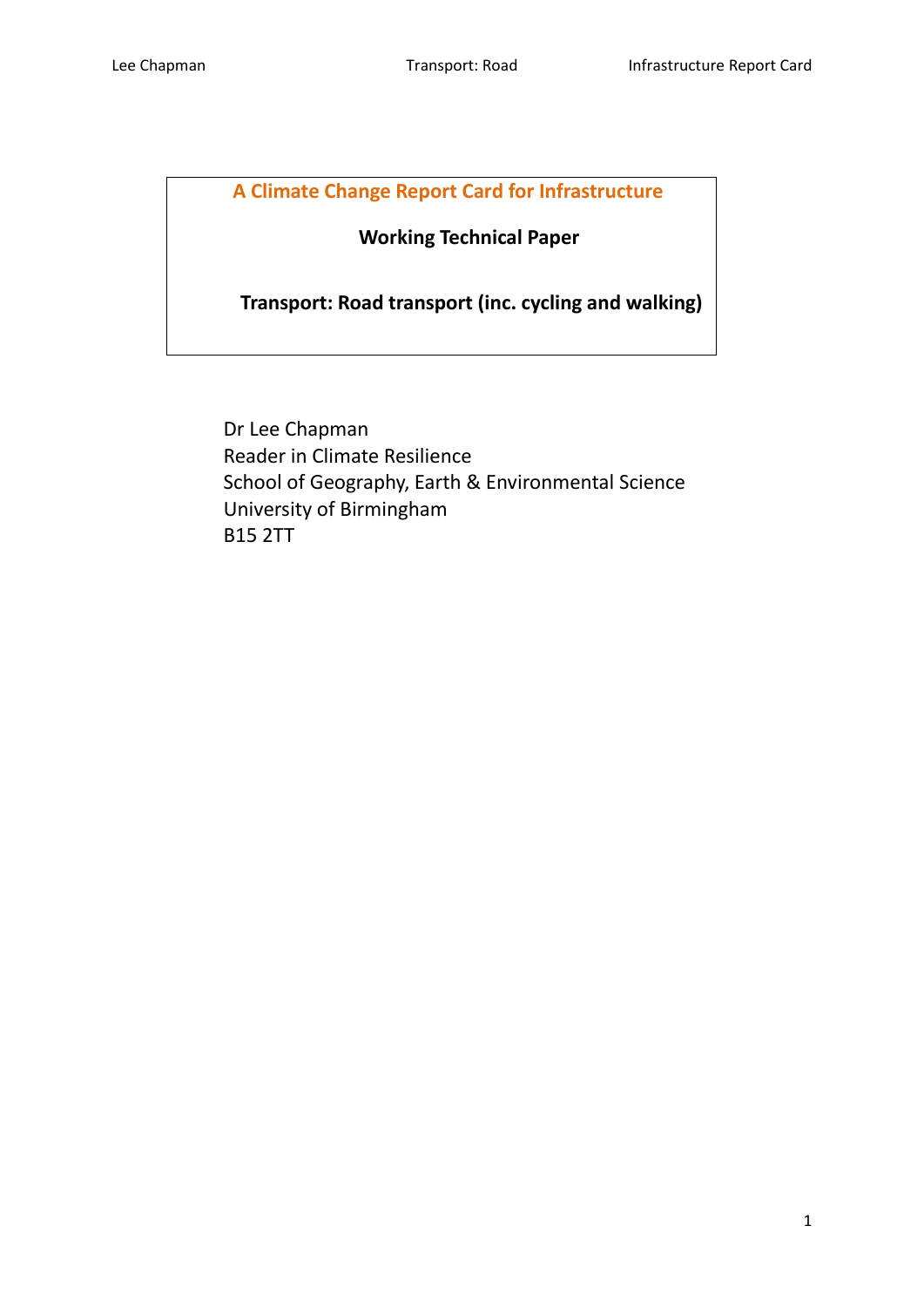#### **Key Messages**

The weather can have a significant negative impact on the road network which can often be running close to capacity in parts of the UK

Meteorological hazards are frequently the cause of disruption and accidents, and this situation will be compounded by the effects of climate change

The 2012 Climate Change Risk Assessment identified 33 threats and opportunities to road transport due to climate change

Key impacts include increased flooding and subsidence (i.e. landslips) as well as increased thermal loadings on roads and control equipment

Increasing adaptation measures (including both engineering solutions and new smarter technologies) are likely to be needed to keep the surface transport system running efficiently regardless of changing weather conditions.

Given the complexities in considering socio-economic drivers, system interdependencies and a general paucity of detailed scientific studies, confidence in the science is rarely high.

More research is required to collect data on sensitivities to help improve the confidence in the science and to drive an adaptation agenda. Guidance is also required on how to prioritise adaptation measures to achieve the greatest resilience for the available funding.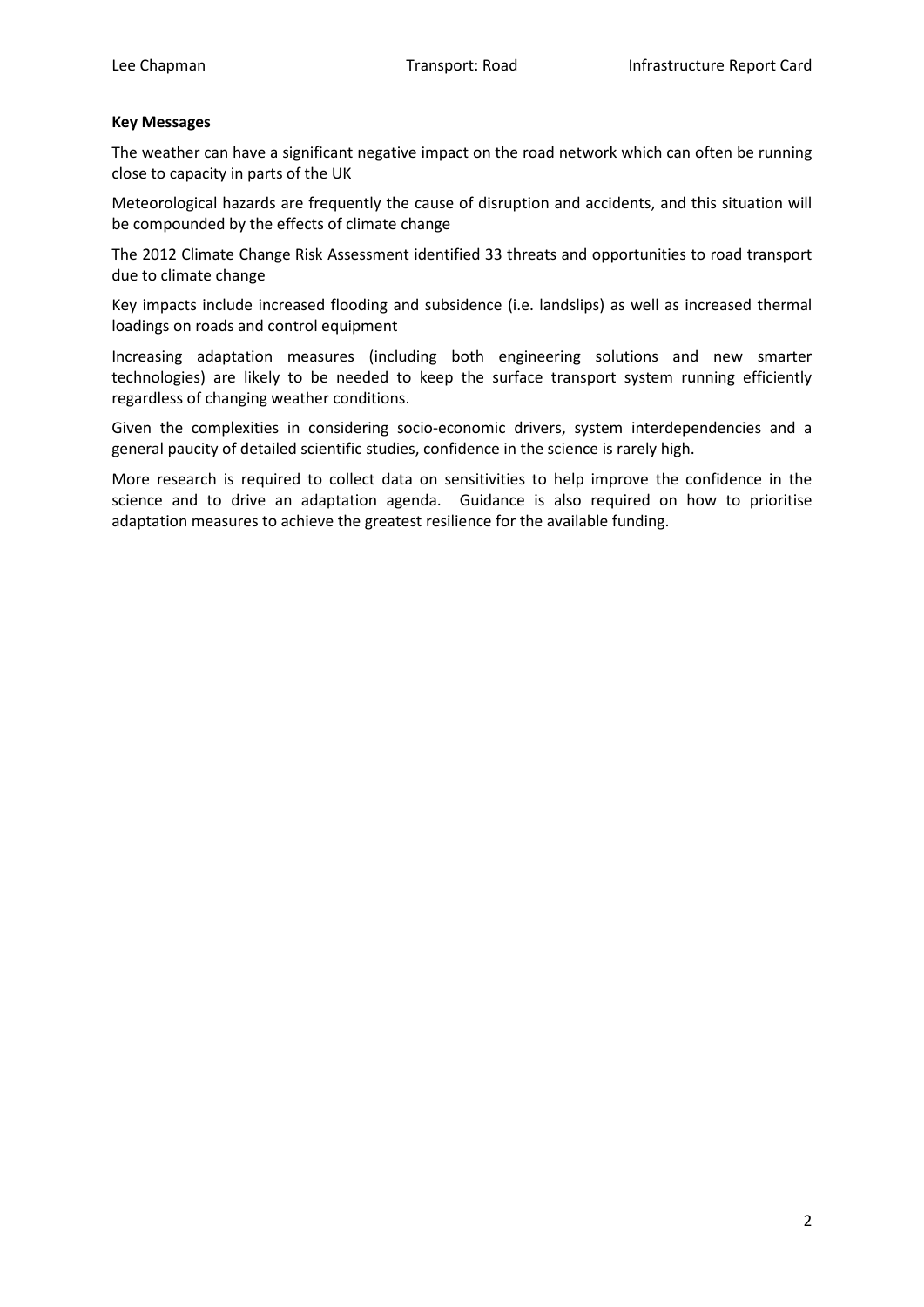# **1. Introduction**

The road transport network is a key enabler of the UK economy (Eddington, 1996), and has been highlighted as the UK's most expensive asset (DfT, 2005a). The network is subdivided into 4300 miles of strategic network (managed by the Highways Agency) and 183,300 miles of local roads managed by 152 highway authorities (DfT, 2014). It is presently used by 34 million licensed vehicles a number which has increased almost every year since 1950 (DfT, 2013). This increase has severely outstripped growth in capacity which often leads to congestion estimated to cost the UK economy £7-8 billion per year (Eddington, 1996). The weather can be a significant factor on a network which is running close to capacity and meteorological hazards are frequently the cause of disruption and accidents (Thornes, 1992; Edwards, 2002). The majority of these risks stand to increase due to the impacts of a changing climate, which will have 'profound' impacts across all infrastructure systems (IPCC, 2014). Indeed, the transport sector is seen as being particularly vulnerable to the impacts of climate change (IPCC, 2007; DEFRA, 2012), to the point where this is now viewed as a crucial overarching issue for the sector (Hall, 2010). Ultimately, achieving resilience on the transport network is crucial to allow goods and people to continue to move – essential given the 'just in time' principles now used by the logistics sector (DfT, 2014)

# **1.1 Climate Change Scenarios**

It is now broadly accepted that the climate of the Earth is changing and this will have consequences for the UK. The exact nature and magnitude of the impact will depend on how quickly, and successfully, global greenhouse gas emissions are reduced (DEFRA, 2009). However, given the inherent uncertainties in climate change mitigation, it is often difficult to fully quantify the risks posed by a changing climate and it is for this reason that a range of possible futures need to be considered. The UK Climate Projections 2009 (UKCP09) provide the basis of a climate analysis tool which helps in understanding the future climate (Jenkins et al, 2010). A probabilistic range of outcomes are presented which take into account different emission scenarios. From these, general conclusions can be made about how the climate of the UK will change (Box 1) from which potential impacts on the road sector can be identified and explored. DfT (2014) summarise the main events that require planning for include; more rainfall over sustained periods in winter, more intense localised storms (particularly in the summer), drier and hotter summers and rising sea levels.

# **1.2 Key Risks & Opportunities**

The overwhelming focus of the academic literature with respect to climate change and road transport is on ways in which the sector can reduce emissions to help with mitigation efforts (see Chapman, 2007 for a detailed review). However, towards the end of the last decade, a number of reviews were published that specifically focussed on the potential impacts of climate change on the sector. For example, Peterson et al (1998) was the first to summarise the key implications for transport systems. Although the review was US-centric, it signalled a solid starting point for subsequent reviews conducted by Koetse & Rietveld (2009) and Jaroszweski et al (2010).

The first significant broad review for the UK was the DEFRA commissioned Climate Change Risk Assessment (CCRA) for the Transport Sector (DEFRA, 2012) which highlighted 59 potential impacts of climate change on the sector. The CCRA acts as a benchmark for this technical paper which uses the 33 threats and opportunities contained in the CCRA of particular relevance to the road transport network (Table 1).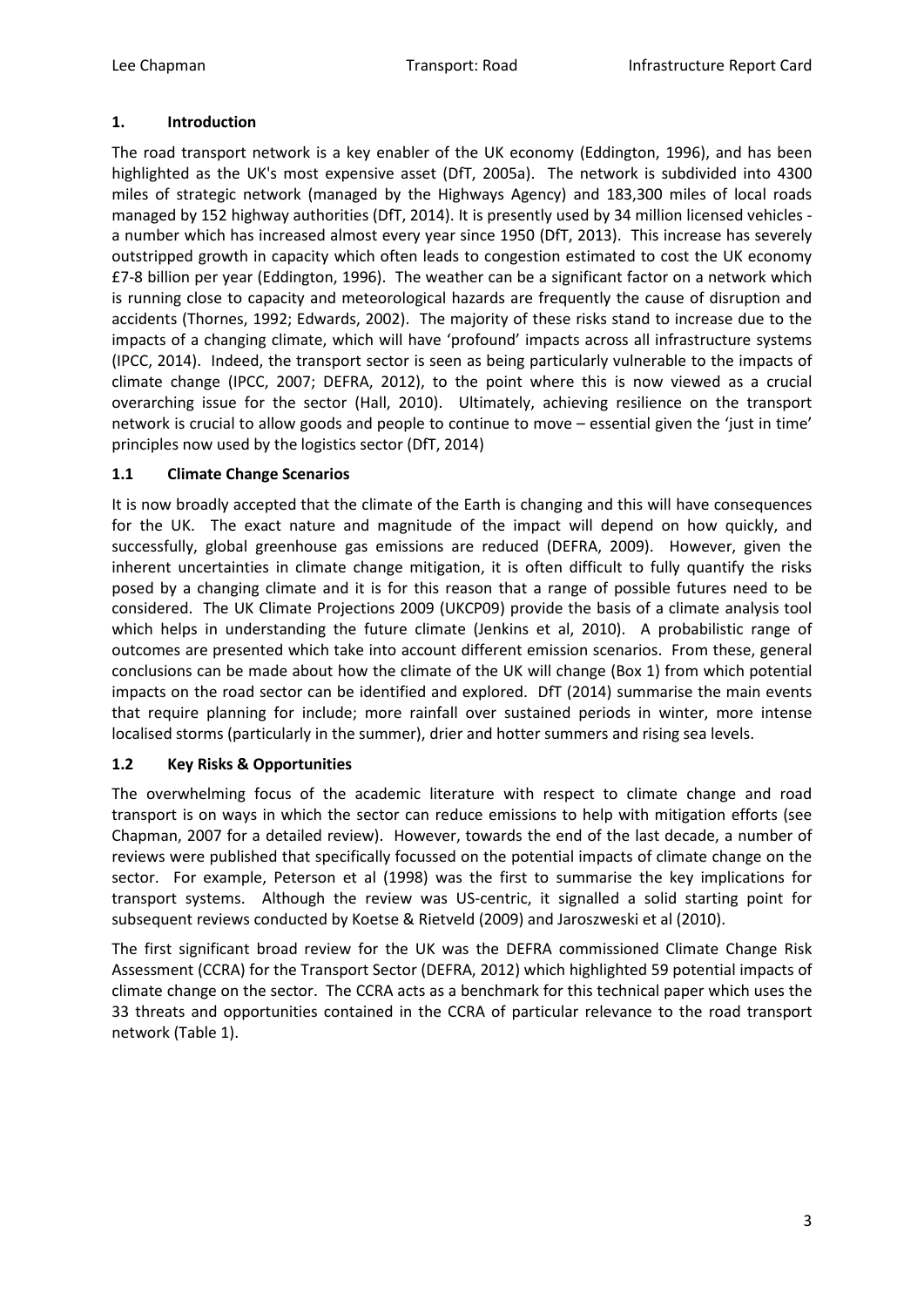**Box 1:** Key messages highlighted in the UKCP09 Briefing Report (from Jenkins et al, 2010)

- Mean temperatures will increase across the UK, more so in summer than in winter. Changes in summer mean temperatures are greatest in parts of southern England (about 4.2ºC (2.2 to 6.8ºC)) and least in the Scottish islands (just over 2.5ºC (1.2 to 4.1ºC)).
- Mean daily maximum temperatures increase everywhere. Increases in the summer average are up to 5.4ºC (2.2 to 9.5ºC) in parts of southern England and 2.8ºC (1 to 5ºC) in parts of northern Britain. Increases in winter are 1.5ºC (0.7 to 2.7ºC) to 2.5ºC (1.3 to 4.4ºC) across the country.
- Mean daily minimum temperature increases on average in winter by about 2.1ºC (0.6 to 3.7ºC) to 3.5ºC (1.5 to 5.9ºC) depending on location. In summer it increases by 2.7ºC (1.3 to 4.5ºC) to 4.1ºC (2.0 to 7.1ºC), with the biggest increases in southern Britain and the smallest in northern Scotland.
- Central estimates of annual precipitation amounts show very little change everywhere at the 50% probability level. Changes range from –16% in some places at the 10% probability level, to +14% in some places at the 90% probability level, with no simple pattern.
- Potentially large increases in winter precipitation, with increases up to +33% (+9 to +70%), are seen along the western side of the UK. Decreases of a few percent (–11 to +7%) are seen over parts of the Scottish highlands.
- Summer precipitation in summer potentially down by about –40% (–65 to –6%), are seen in parts of the far south of England, although changes close to zero (–8 to +10%) are seen over parts of northern Scotland.
- The range of absolute sea level rise around the UK (before land movements are included) is projected to be between 12 and 76 cm for the period 1990–2095 for a medium emissions scenario. However, taking vertical land movement into account gives slightly larger sea level rise projections relative to the land in the more southern parts of the UK where land is subsiding, and somewhat lower increases in relative sea level for the north. The land movements are typically between –10 and +10 cm over a century.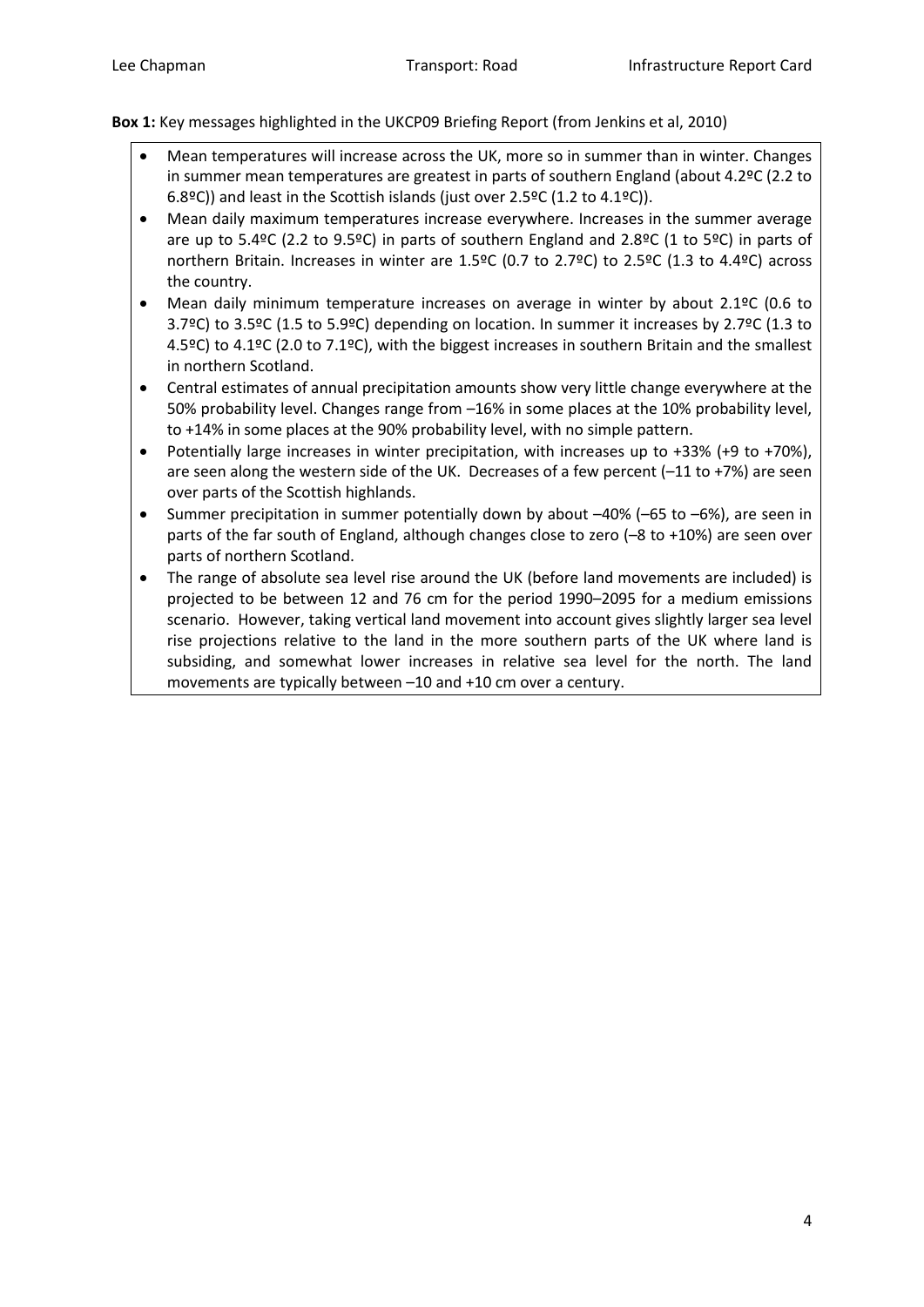**Table 1:** The Tier 1 list of (road transport) impacts identified in the Climate Change Risk Assessment for the Transport Sector. The Tier 2 list of key impacts are *italicised* and were subsequently investigated via a detailed risk assessment. (DEFRA, 2012)

| Increased heavy precipitation<br>Increased road submersion and underpass flooding<br>Threat<br>Increased frequency of high<br>Changes in incidence of road speeds<br>Threat<br>precipitation events<br>Increased heavy precipitation<br>Increase in earthworks failures, increased landslides and<br>Threat<br>undercutting and bridge scour<br>Increase infrequency of intense<br>Increased erosion of footpaths and cycleways<br><b>Threat</b><br>rainfall events<br>Drier summers<br>Greater opportunities for walking and cycling<br>Opportunity<br>Poor driving conditions and increased number of accidents<br>Increased frequency of high<br>Threat<br>precipitation events<br>Rainfall<br>Prevention of road repairs<br>Threat<br>Flooding of coastal infrastructure. Increased rate of inundation<br>Sea level rise / storm surge<br>Threat<br>in vulnerable areas, increased area considered vulnerable.<br>Increased thermal loading on road pavements<br>Threat<br>Increased number of hot days<br>Decreased number of cold days<br>Reduced winter maintenance costs for road and rail<br>Threat<br>Decreased number of cold days<br>Improved working conditions for personnel<br>Opportunity<br>Increased frequency of high or<br>Increased heat exhaustion<br><b>Threat</b><br>extreme temperature episodes,<br>increased number of hot days<br>Increased frequency of high or<br>Overheating of equipment<br>Threat<br>extreme temperature episodes,<br>increased number of hot days<br>Increased average temperature /<br>Increased subsidence<br>Threat<br>decreased rainfall<br><b>Warmer winters</b><br>Less need for heating on transport in winter<br>Opportunity<br>More demand for air conditioning in vehicles<br>Threat<br>Increased average temperature<br>Overheating of car engines<br>Threat<br>Warm summer weather<br>Increased road rutting<br>Threat<br>Increase in average summer<br>temperature<br>Increased frequency of high or<br>Change in road speed<br><b>Threat</b><br>extreme temperature episodes<br>Reduction of snowfall and frost / ice<br>Reduced winter protection (gritting)<br>Opportunity<br>incidence<br>Higher average summer temperature<br>Change in travel demand<br>Opportunity<br>Increased average temperature /<br>Reduction in cold weather disruption. Improvements in road<br>Opportunity<br>reduction in snowfall and ice<br>safety<br>Impact on maintenance regimes due to degradation, soil<br>Threat<br>Seasonal temperature<br>shrinkage / subsidence<br>Decreased number of cold days<br>Reduction in winter travel problems on average could lead to<br>Threat<br>inadequate preparation for extreme events<br>Increased frequency and intensity of<br>Increased incidence of damage (e.g. to bridges, signs, etc),<br><b>Threat</b><br>blocking roads<br>storms<br>Winds above 30 knots<br>Increase in problems for suspension bridges and high sided<br>Threat<br>vehicles<br>Increase in interference to asphalting and concreting as wind<br>High wind speed (above 25 knots);<br>Threat<br>chill cools the surface to quickly<br>temperatures below 10°C<br>Seasonal Changes - longer summers<br>Changes in timing of winter maintenance regimes<br>Threat<br>/ shorter winters<br>Related to all climates and<br>Changes to insurance premiums<br>Unknown<br>subsequent risks<br>Changes in incidence of fog<br>Changes in road speeds<br>Threat<br>Increased opportunities for design of new vehicles to cope with<br>All<br>Opportunity<br>climate change | Increased frequency of intense | Increased flooding of infrastructure | <b>Threat</b> |
|-----------------------------------------------------------------------------------------------------------------------------------------------------------------------------------------------------------------------------------------------------------------------------------------------------------------------------------------------------------------------------------------------------------------------------------------------------------------------------------------------------------------------------------------------------------------------------------------------------------------------------------------------------------------------------------------------------------------------------------------------------------------------------------------------------------------------------------------------------------------------------------------------------------------------------------------------------------------------------------------------------------------------------------------------------------------------------------------------------------------------------------------------------------------------------------------------------------------------------------------------------------------------------------------------------------------------------------------------------------------------------------------------------------------------------------------------------------------------------------------------------------------------------------------------------------------------------------------------------------------------------------------------------------------------------------------------------------------------------------------------------------------------------------------------------------------------------------------------------------------------------------------------------------------------------------------------------------------------------------------------------------------------------------------------------------------------------------------------------------------------------------------------------------------------------------------------------------------------------------------------------------------------------------------------------------------------------------------------------------------------------------------------------------------------------------------------------------------------------------------------------------------------------------------------------------------------------------------------------------------------------------------------------------------------------------------------------------------------------------------------------------------------------------------------------------------------------------------------------------------------------------------------------------------------------------------------------------------------------------------------------------------------------------------------------------------------------------------------------------------------------------------------------------------------------------------------------------------------------------------------------------------------------------------------------------------------------------------------------------------------------------------------------------------------------------------------------------------------------------------------------------------------------------------|--------------------------------|--------------------------------------|---------------|
|                                                                                                                                                                                                                                                                                                                                                                                                                                                                                                                                                                                                                                                                                                                                                                                                                                                                                                                                                                                                                                                                                                                                                                                                                                                                                                                                                                                                                                                                                                                                                                                                                                                                                                                                                                                                                                                                                                                                                                                                                                                                                                                                                                                                                                                                                                                                                                                                                                                                                                                                                                                                                                                                                                                                                                                                                                                                                                                                                                                                                                                                                                                                                                                                                                                                                                                                                                                                                                                                                                                                         | precipitation events           |                                      |               |
|                                                                                                                                                                                                                                                                                                                                                                                                                                                                                                                                                                                                                                                                                                                                                                                                                                                                                                                                                                                                                                                                                                                                                                                                                                                                                                                                                                                                                                                                                                                                                                                                                                                                                                                                                                                                                                                                                                                                                                                                                                                                                                                                                                                                                                                                                                                                                                                                                                                                                                                                                                                                                                                                                                                                                                                                                                                                                                                                                                                                                                                                                                                                                                                                                                                                                                                                                                                                                                                                                                                                         |                                |                                      |               |
|                                                                                                                                                                                                                                                                                                                                                                                                                                                                                                                                                                                                                                                                                                                                                                                                                                                                                                                                                                                                                                                                                                                                                                                                                                                                                                                                                                                                                                                                                                                                                                                                                                                                                                                                                                                                                                                                                                                                                                                                                                                                                                                                                                                                                                                                                                                                                                                                                                                                                                                                                                                                                                                                                                                                                                                                                                                                                                                                                                                                                                                                                                                                                                                                                                                                                                                                                                                                                                                                                                                                         |                                |                                      |               |
|                                                                                                                                                                                                                                                                                                                                                                                                                                                                                                                                                                                                                                                                                                                                                                                                                                                                                                                                                                                                                                                                                                                                                                                                                                                                                                                                                                                                                                                                                                                                                                                                                                                                                                                                                                                                                                                                                                                                                                                                                                                                                                                                                                                                                                                                                                                                                                                                                                                                                                                                                                                                                                                                                                                                                                                                                                                                                                                                                                                                                                                                                                                                                                                                                                                                                                                                                                                                                                                                                                                                         |                                |                                      |               |
|                                                                                                                                                                                                                                                                                                                                                                                                                                                                                                                                                                                                                                                                                                                                                                                                                                                                                                                                                                                                                                                                                                                                                                                                                                                                                                                                                                                                                                                                                                                                                                                                                                                                                                                                                                                                                                                                                                                                                                                                                                                                                                                                                                                                                                                                                                                                                                                                                                                                                                                                                                                                                                                                                                                                                                                                                                                                                                                                                                                                                                                                                                                                                                                                                                                                                                                                                                                                                                                                                                                                         |                                |                                      |               |
|                                                                                                                                                                                                                                                                                                                                                                                                                                                                                                                                                                                                                                                                                                                                                                                                                                                                                                                                                                                                                                                                                                                                                                                                                                                                                                                                                                                                                                                                                                                                                                                                                                                                                                                                                                                                                                                                                                                                                                                                                                                                                                                                                                                                                                                                                                                                                                                                                                                                                                                                                                                                                                                                                                                                                                                                                                                                                                                                                                                                                                                                                                                                                                                                                                                                                                                                                                                                                                                                                                                                         |                                |                                      |               |
|                                                                                                                                                                                                                                                                                                                                                                                                                                                                                                                                                                                                                                                                                                                                                                                                                                                                                                                                                                                                                                                                                                                                                                                                                                                                                                                                                                                                                                                                                                                                                                                                                                                                                                                                                                                                                                                                                                                                                                                                                                                                                                                                                                                                                                                                                                                                                                                                                                                                                                                                                                                                                                                                                                                                                                                                                                                                                                                                                                                                                                                                                                                                                                                                                                                                                                                                                                                                                                                                                                                                         |                                |                                      |               |
|                                                                                                                                                                                                                                                                                                                                                                                                                                                                                                                                                                                                                                                                                                                                                                                                                                                                                                                                                                                                                                                                                                                                                                                                                                                                                                                                                                                                                                                                                                                                                                                                                                                                                                                                                                                                                                                                                                                                                                                                                                                                                                                                                                                                                                                                                                                                                                                                                                                                                                                                                                                                                                                                                                                                                                                                                                                                                                                                                                                                                                                                                                                                                                                                                                                                                                                                                                                                                                                                                                                                         |                                |                                      |               |
|                                                                                                                                                                                                                                                                                                                                                                                                                                                                                                                                                                                                                                                                                                                                                                                                                                                                                                                                                                                                                                                                                                                                                                                                                                                                                                                                                                                                                                                                                                                                                                                                                                                                                                                                                                                                                                                                                                                                                                                                                                                                                                                                                                                                                                                                                                                                                                                                                                                                                                                                                                                                                                                                                                                                                                                                                                                                                                                                                                                                                                                                                                                                                                                                                                                                                                                                                                                                                                                                                                                                         |                                |                                      |               |
|                                                                                                                                                                                                                                                                                                                                                                                                                                                                                                                                                                                                                                                                                                                                                                                                                                                                                                                                                                                                                                                                                                                                                                                                                                                                                                                                                                                                                                                                                                                                                                                                                                                                                                                                                                                                                                                                                                                                                                                                                                                                                                                                                                                                                                                                                                                                                                                                                                                                                                                                                                                                                                                                                                                                                                                                                                                                                                                                                                                                                                                                                                                                                                                                                                                                                                                                                                                                                                                                                                                                         |                                |                                      |               |
|                                                                                                                                                                                                                                                                                                                                                                                                                                                                                                                                                                                                                                                                                                                                                                                                                                                                                                                                                                                                                                                                                                                                                                                                                                                                                                                                                                                                                                                                                                                                                                                                                                                                                                                                                                                                                                                                                                                                                                                                                                                                                                                                                                                                                                                                                                                                                                                                                                                                                                                                                                                                                                                                                                                                                                                                                                                                                                                                                                                                                                                                                                                                                                                                                                                                                                                                                                                                                                                                                                                                         |                                |                                      |               |
|                                                                                                                                                                                                                                                                                                                                                                                                                                                                                                                                                                                                                                                                                                                                                                                                                                                                                                                                                                                                                                                                                                                                                                                                                                                                                                                                                                                                                                                                                                                                                                                                                                                                                                                                                                                                                                                                                                                                                                                                                                                                                                                                                                                                                                                                                                                                                                                                                                                                                                                                                                                                                                                                                                                                                                                                                                                                                                                                                                                                                                                                                                                                                                                                                                                                                                                                                                                                                                                                                                                                         |                                |                                      |               |
|                                                                                                                                                                                                                                                                                                                                                                                                                                                                                                                                                                                                                                                                                                                                                                                                                                                                                                                                                                                                                                                                                                                                                                                                                                                                                                                                                                                                                                                                                                                                                                                                                                                                                                                                                                                                                                                                                                                                                                                                                                                                                                                                                                                                                                                                                                                                                                                                                                                                                                                                                                                                                                                                                                                                                                                                                                                                                                                                                                                                                                                                                                                                                                                                                                                                                                                                                                                                                                                                                                                                         |                                |                                      |               |
|                                                                                                                                                                                                                                                                                                                                                                                                                                                                                                                                                                                                                                                                                                                                                                                                                                                                                                                                                                                                                                                                                                                                                                                                                                                                                                                                                                                                                                                                                                                                                                                                                                                                                                                                                                                                                                                                                                                                                                                                                                                                                                                                                                                                                                                                                                                                                                                                                                                                                                                                                                                                                                                                                                                                                                                                                                                                                                                                                                                                                                                                                                                                                                                                                                                                                                                                                                                                                                                                                                                                         |                                |                                      |               |
|                                                                                                                                                                                                                                                                                                                                                                                                                                                                                                                                                                                                                                                                                                                                                                                                                                                                                                                                                                                                                                                                                                                                                                                                                                                                                                                                                                                                                                                                                                                                                                                                                                                                                                                                                                                                                                                                                                                                                                                                                                                                                                                                                                                                                                                                                                                                                                                                                                                                                                                                                                                                                                                                                                                                                                                                                                                                                                                                                                                                                                                                                                                                                                                                                                                                                                                                                                                                                                                                                                                                         |                                |                                      |               |
|                                                                                                                                                                                                                                                                                                                                                                                                                                                                                                                                                                                                                                                                                                                                                                                                                                                                                                                                                                                                                                                                                                                                                                                                                                                                                                                                                                                                                                                                                                                                                                                                                                                                                                                                                                                                                                                                                                                                                                                                                                                                                                                                                                                                                                                                                                                                                                                                                                                                                                                                                                                                                                                                                                                                                                                                                                                                                                                                                                                                                                                                                                                                                                                                                                                                                                                                                                                                                                                                                                                                         |                                |                                      |               |
|                                                                                                                                                                                                                                                                                                                                                                                                                                                                                                                                                                                                                                                                                                                                                                                                                                                                                                                                                                                                                                                                                                                                                                                                                                                                                                                                                                                                                                                                                                                                                                                                                                                                                                                                                                                                                                                                                                                                                                                                                                                                                                                                                                                                                                                                                                                                                                                                                                                                                                                                                                                                                                                                                                                                                                                                                                                                                                                                                                                                                                                                                                                                                                                                                                                                                                                                                                                                                                                                                                                                         |                                |                                      |               |
|                                                                                                                                                                                                                                                                                                                                                                                                                                                                                                                                                                                                                                                                                                                                                                                                                                                                                                                                                                                                                                                                                                                                                                                                                                                                                                                                                                                                                                                                                                                                                                                                                                                                                                                                                                                                                                                                                                                                                                                                                                                                                                                                                                                                                                                                                                                                                                                                                                                                                                                                                                                                                                                                                                                                                                                                                                                                                                                                                                                                                                                                                                                                                                                                                                                                                                                                                                                                                                                                                                                                         |                                |                                      |               |
|                                                                                                                                                                                                                                                                                                                                                                                                                                                                                                                                                                                                                                                                                                                                                                                                                                                                                                                                                                                                                                                                                                                                                                                                                                                                                                                                                                                                                                                                                                                                                                                                                                                                                                                                                                                                                                                                                                                                                                                                                                                                                                                                                                                                                                                                                                                                                                                                                                                                                                                                                                                                                                                                                                                                                                                                                                                                                                                                                                                                                                                                                                                                                                                                                                                                                                                                                                                                                                                                                                                                         |                                |                                      |               |
|                                                                                                                                                                                                                                                                                                                                                                                                                                                                                                                                                                                                                                                                                                                                                                                                                                                                                                                                                                                                                                                                                                                                                                                                                                                                                                                                                                                                                                                                                                                                                                                                                                                                                                                                                                                                                                                                                                                                                                                                                                                                                                                                                                                                                                                                                                                                                                                                                                                                                                                                                                                                                                                                                                                                                                                                                                                                                                                                                                                                                                                                                                                                                                                                                                                                                                                                                                                                                                                                                                                                         |                                |                                      |               |
|                                                                                                                                                                                                                                                                                                                                                                                                                                                                                                                                                                                                                                                                                                                                                                                                                                                                                                                                                                                                                                                                                                                                                                                                                                                                                                                                                                                                                                                                                                                                                                                                                                                                                                                                                                                                                                                                                                                                                                                                                                                                                                                                                                                                                                                                                                                                                                                                                                                                                                                                                                                                                                                                                                                                                                                                                                                                                                                                                                                                                                                                                                                                                                                                                                                                                                                                                                                                                                                                                                                                         |                                |                                      |               |
|                                                                                                                                                                                                                                                                                                                                                                                                                                                                                                                                                                                                                                                                                                                                                                                                                                                                                                                                                                                                                                                                                                                                                                                                                                                                                                                                                                                                                                                                                                                                                                                                                                                                                                                                                                                                                                                                                                                                                                                                                                                                                                                                                                                                                                                                                                                                                                                                                                                                                                                                                                                                                                                                                                                                                                                                                                                                                                                                                                                                                                                                                                                                                                                                                                                                                                                                                                                                                                                                                                                                         |                                |                                      |               |
|                                                                                                                                                                                                                                                                                                                                                                                                                                                                                                                                                                                                                                                                                                                                                                                                                                                                                                                                                                                                                                                                                                                                                                                                                                                                                                                                                                                                                                                                                                                                                                                                                                                                                                                                                                                                                                                                                                                                                                                                                                                                                                                                                                                                                                                                                                                                                                                                                                                                                                                                                                                                                                                                                                                                                                                                                                                                                                                                                                                                                                                                                                                                                                                                                                                                                                                                                                                                                                                                                                                                         |                                |                                      |               |
|                                                                                                                                                                                                                                                                                                                                                                                                                                                                                                                                                                                                                                                                                                                                                                                                                                                                                                                                                                                                                                                                                                                                                                                                                                                                                                                                                                                                                                                                                                                                                                                                                                                                                                                                                                                                                                                                                                                                                                                                                                                                                                                                                                                                                                                                                                                                                                                                                                                                                                                                                                                                                                                                                                                                                                                                                                                                                                                                                                                                                                                                                                                                                                                                                                                                                                                                                                                                                                                                                                                                         |                                |                                      |               |
|                                                                                                                                                                                                                                                                                                                                                                                                                                                                                                                                                                                                                                                                                                                                                                                                                                                                                                                                                                                                                                                                                                                                                                                                                                                                                                                                                                                                                                                                                                                                                                                                                                                                                                                                                                                                                                                                                                                                                                                                                                                                                                                                                                                                                                                                                                                                                                                                                                                                                                                                                                                                                                                                                                                                                                                                                                                                                                                                                                                                                                                                                                                                                                                                                                                                                                                                                                                                                                                                                                                                         |                                |                                      |               |
|                                                                                                                                                                                                                                                                                                                                                                                                                                                                                                                                                                                                                                                                                                                                                                                                                                                                                                                                                                                                                                                                                                                                                                                                                                                                                                                                                                                                                                                                                                                                                                                                                                                                                                                                                                                                                                                                                                                                                                                                                                                                                                                                                                                                                                                                                                                                                                                                                                                                                                                                                                                                                                                                                                                                                                                                                                                                                                                                                                                                                                                                                                                                                                                                                                                                                                                                                                                                                                                                                                                                         |                                |                                      |               |
|                                                                                                                                                                                                                                                                                                                                                                                                                                                                                                                                                                                                                                                                                                                                                                                                                                                                                                                                                                                                                                                                                                                                                                                                                                                                                                                                                                                                                                                                                                                                                                                                                                                                                                                                                                                                                                                                                                                                                                                                                                                                                                                                                                                                                                                                                                                                                                                                                                                                                                                                                                                                                                                                                                                                                                                                                                                                                                                                                                                                                                                                                                                                                                                                                                                                                                                                                                                                                                                                                                                                         |                                |                                      |               |
|                                                                                                                                                                                                                                                                                                                                                                                                                                                                                                                                                                                                                                                                                                                                                                                                                                                                                                                                                                                                                                                                                                                                                                                                                                                                                                                                                                                                                                                                                                                                                                                                                                                                                                                                                                                                                                                                                                                                                                                                                                                                                                                                                                                                                                                                                                                                                                                                                                                                                                                                                                                                                                                                                                                                                                                                                                                                                                                                                                                                                                                                                                                                                                                                                                                                                                                                                                                                                                                                                                                                         |                                |                                      |               |
|                                                                                                                                                                                                                                                                                                                                                                                                                                                                                                                                                                                                                                                                                                                                                                                                                                                                                                                                                                                                                                                                                                                                                                                                                                                                                                                                                                                                                                                                                                                                                                                                                                                                                                                                                                                                                                                                                                                                                                                                                                                                                                                                                                                                                                                                                                                                                                                                                                                                                                                                                                                                                                                                                                                                                                                                                                                                                                                                                                                                                                                                                                                                                                                                                                                                                                                                                                                                                                                                                                                                         |                                |                                      |               |
|                                                                                                                                                                                                                                                                                                                                                                                                                                                                                                                                                                                                                                                                                                                                                                                                                                                                                                                                                                                                                                                                                                                                                                                                                                                                                                                                                                                                                                                                                                                                                                                                                                                                                                                                                                                                                                                                                                                                                                                                                                                                                                                                                                                                                                                                                                                                                                                                                                                                                                                                                                                                                                                                                                                                                                                                                                                                                                                                                                                                                                                                                                                                                                                                                                                                                                                                                                                                                                                                                                                                         |                                |                                      |               |
|                                                                                                                                                                                                                                                                                                                                                                                                                                                                                                                                                                                                                                                                                                                                                                                                                                                                                                                                                                                                                                                                                                                                                                                                                                                                                                                                                                                                                                                                                                                                                                                                                                                                                                                                                                                                                                                                                                                                                                                                                                                                                                                                                                                                                                                                                                                                                                                                                                                                                                                                                                                                                                                                                                                                                                                                                                                                                                                                                                                                                                                                                                                                                                                                                                                                                                                                                                                                                                                                                                                                         |                                |                                      |               |
|                                                                                                                                                                                                                                                                                                                                                                                                                                                                                                                                                                                                                                                                                                                                                                                                                                                                                                                                                                                                                                                                                                                                                                                                                                                                                                                                                                                                                                                                                                                                                                                                                                                                                                                                                                                                                                                                                                                                                                                                                                                                                                                                                                                                                                                                                                                                                                                                                                                                                                                                                                                                                                                                                                                                                                                                                                                                                                                                                                                                                                                                                                                                                                                                                                                                                                                                                                                                                                                                                                                                         |                                |                                      |               |
|                                                                                                                                                                                                                                                                                                                                                                                                                                                                                                                                                                                                                                                                                                                                                                                                                                                                                                                                                                                                                                                                                                                                                                                                                                                                                                                                                                                                                                                                                                                                                                                                                                                                                                                                                                                                                                                                                                                                                                                                                                                                                                                                                                                                                                                                                                                                                                                                                                                                                                                                                                                                                                                                                                                                                                                                                                                                                                                                                                                                                                                                                                                                                                                                                                                                                                                                                                                                                                                                                                                                         |                                |                                      |               |
|                                                                                                                                                                                                                                                                                                                                                                                                                                                                                                                                                                                                                                                                                                                                                                                                                                                                                                                                                                                                                                                                                                                                                                                                                                                                                                                                                                                                                                                                                                                                                                                                                                                                                                                                                                                                                                                                                                                                                                                                                                                                                                                                                                                                                                                                                                                                                                                                                                                                                                                                                                                                                                                                                                                                                                                                                                                                                                                                                                                                                                                                                                                                                                                                                                                                                                                                                                                                                                                                                                                                         |                                |                                      |               |
|                                                                                                                                                                                                                                                                                                                                                                                                                                                                                                                                                                                                                                                                                                                                                                                                                                                                                                                                                                                                                                                                                                                                                                                                                                                                                                                                                                                                                                                                                                                                                                                                                                                                                                                                                                                                                                                                                                                                                                                                                                                                                                                                                                                                                                                                                                                                                                                                                                                                                                                                                                                                                                                                                                                                                                                                                                                                                                                                                                                                                                                                                                                                                                                                                                                                                                                                                                                                                                                                                                                                         |                                |                                      |               |
|                                                                                                                                                                                                                                                                                                                                                                                                                                                                                                                                                                                                                                                                                                                                                                                                                                                                                                                                                                                                                                                                                                                                                                                                                                                                                                                                                                                                                                                                                                                                                                                                                                                                                                                                                                                                                                                                                                                                                                                                                                                                                                                                                                                                                                                                                                                                                                                                                                                                                                                                                                                                                                                                                                                                                                                                                                                                                                                                                                                                                                                                                                                                                                                                                                                                                                                                                                                                                                                                                                                                         |                                |                                      |               |
|                                                                                                                                                                                                                                                                                                                                                                                                                                                                                                                                                                                                                                                                                                                                                                                                                                                                                                                                                                                                                                                                                                                                                                                                                                                                                                                                                                                                                                                                                                                                                                                                                                                                                                                                                                                                                                                                                                                                                                                                                                                                                                                                                                                                                                                                                                                                                                                                                                                                                                                                                                                                                                                                                                                                                                                                                                                                                                                                                                                                                                                                                                                                                                                                                                                                                                                                                                                                                                                                                                                                         |                                |                                      |               |
|                                                                                                                                                                                                                                                                                                                                                                                                                                                                                                                                                                                                                                                                                                                                                                                                                                                                                                                                                                                                                                                                                                                                                                                                                                                                                                                                                                                                                                                                                                                                                                                                                                                                                                                                                                                                                                                                                                                                                                                                                                                                                                                                                                                                                                                                                                                                                                                                                                                                                                                                                                                                                                                                                                                                                                                                                                                                                                                                                                                                                                                                                                                                                                                                                                                                                                                                                                                                                                                                                                                                         |                                |                                      |               |
|                                                                                                                                                                                                                                                                                                                                                                                                                                                                                                                                                                                                                                                                                                                                                                                                                                                                                                                                                                                                                                                                                                                                                                                                                                                                                                                                                                                                                                                                                                                                                                                                                                                                                                                                                                                                                                                                                                                                                                                                                                                                                                                                                                                                                                                                                                                                                                                                                                                                                                                                                                                                                                                                                                                                                                                                                                                                                                                                                                                                                                                                                                                                                                                                                                                                                                                                                                                                                                                                                                                                         |                                |                                      |               |
|                                                                                                                                                                                                                                                                                                                                                                                                                                                                                                                                                                                                                                                                                                                                                                                                                                                                                                                                                                                                                                                                                                                                                                                                                                                                                                                                                                                                                                                                                                                                                                                                                                                                                                                                                                                                                                                                                                                                                                                                                                                                                                                                                                                                                                                                                                                                                                                                                                                                                                                                                                                                                                                                                                                                                                                                                                                                                                                                                                                                                                                                                                                                                                                                                                                                                                                                                                                                                                                                                                                                         |                                |                                      |               |
|                                                                                                                                                                                                                                                                                                                                                                                                                                                                                                                                                                                                                                                                                                                                                                                                                                                                                                                                                                                                                                                                                                                                                                                                                                                                                                                                                                                                                                                                                                                                                                                                                                                                                                                                                                                                                                                                                                                                                                                                                                                                                                                                                                                                                                                                                                                                                                                                                                                                                                                                                                                                                                                                                                                                                                                                                                                                                                                                                                                                                                                                                                                                                                                                                                                                                                                                                                                                                                                                                                                                         |                                |                                      |               |
|                                                                                                                                                                                                                                                                                                                                                                                                                                                                                                                                                                                                                                                                                                                                                                                                                                                                                                                                                                                                                                                                                                                                                                                                                                                                                                                                                                                                                                                                                                                                                                                                                                                                                                                                                                                                                                                                                                                                                                                                                                                                                                                                                                                                                                                                                                                                                                                                                                                                                                                                                                                                                                                                                                                                                                                                                                                                                                                                                                                                                                                                                                                                                                                                                                                                                                                                                                                                                                                                                                                                         |                                |                                      |               |
|                                                                                                                                                                                                                                                                                                                                                                                                                                                                                                                                                                                                                                                                                                                                                                                                                                                                                                                                                                                                                                                                                                                                                                                                                                                                                                                                                                                                                                                                                                                                                                                                                                                                                                                                                                                                                                                                                                                                                                                                                                                                                                                                                                                                                                                                                                                                                                                                                                                                                                                                                                                                                                                                                                                                                                                                                                                                                                                                                                                                                                                                                                                                                                                                                                                                                                                                                                                                                                                                                                                                         |                                |                                      |               |
|                                                                                                                                                                                                                                                                                                                                                                                                                                                                                                                                                                                                                                                                                                                                                                                                                                                                                                                                                                                                                                                                                                                                                                                                                                                                                                                                                                                                                                                                                                                                                                                                                                                                                                                                                                                                                                                                                                                                                                                                                                                                                                                                                                                                                                                                                                                                                                                                                                                                                                                                                                                                                                                                                                                                                                                                                                                                                                                                                                                                                                                                                                                                                                                                                                                                                                                                                                                                                                                                                                                                         |                                |                                      |               |
|                                                                                                                                                                                                                                                                                                                                                                                                                                                                                                                                                                                                                                                                                                                                                                                                                                                                                                                                                                                                                                                                                                                                                                                                                                                                                                                                                                                                                                                                                                                                                                                                                                                                                                                                                                                                                                                                                                                                                                                                                                                                                                                                                                                                                                                                                                                                                                                                                                                                                                                                                                                                                                                                                                                                                                                                                                                                                                                                                                                                                                                                                                                                                                                                                                                                                                                                                                                                                                                                                                                                         |                                |                                      |               |
|                                                                                                                                                                                                                                                                                                                                                                                                                                                                                                                                                                                                                                                                                                                                                                                                                                                                                                                                                                                                                                                                                                                                                                                                                                                                                                                                                                                                                                                                                                                                                                                                                                                                                                                                                                                                                                                                                                                                                                                                                                                                                                                                                                                                                                                                                                                                                                                                                                                                                                                                                                                                                                                                                                                                                                                                                                                                                                                                                                                                                                                                                                                                                                                                                                                                                                                                                                                                                                                                                                                                         |                                |                                      |               |
|                                                                                                                                                                                                                                                                                                                                                                                                                                                                                                                                                                                                                                                                                                                                                                                                                                                                                                                                                                                                                                                                                                                                                                                                                                                                                                                                                                                                                                                                                                                                                                                                                                                                                                                                                                                                                                                                                                                                                                                                                                                                                                                                                                                                                                                                                                                                                                                                                                                                                                                                                                                                                                                                                                                                                                                                                                                                                                                                                                                                                                                                                                                                                                                                                                                                                                                                                                                                                                                                                                                                         |                                |                                      |               |
|                                                                                                                                                                                                                                                                                                                                                                                                                                                                                                                                                                                                                                                                                                                                                                                                                                                                                                                                                                                                                                                                                                                                                                                                                                                                                                                                                                                                                                                                                                                                                                                                                                                                                                                                                                                                                                                                                                                                                                                                                                                                                                                                                                                                                                                                                                                                                                                                                                                                                                                                                                                                                                                                                                                                                                                                                                                                                                                                                                                                                                                                                                                                                                                                                                                                                                                                                                                                                                                                                                                                         |                                |                                      |               |
|                                                                                                                                                                                                                                                                                                                                                                                                                                                                                                                                                                                                                                                                                                                                                                                                                                                                                                                                                                                                                                                                                                                                                                                                                                                                                                                                                                                                                                                                                                                                                                                                                                                                                                                                                                                                                                                                                                                                                                                                                                                                                                                                                                                                                                                                                                                                                                                                                                                                                                                                                                                                                                                                                                                                                                                                                                                                                                                                                                                                                                                                                                                                                                                                                                                                                                                                                                                                                                                                                                                                         |                                |                                      |               |
|                                                                                                                                                                                                                                                                                                                                                                                                                                                                                                                                                                                                                                                                                                                                                                                                                                                                                                                                                                                                                                                                                                                                                                                                                                                                                                                                                                                                                                                                                                                                                                                                                                                                                                                                                                                                                                                                                                                                                                                                                                                                                                                                                                                                                                                                                                                                                                                                                                                                                                                                                                                                                                                                                                                                                                                                                                                                                                                                                                                                                                                                                                                                                                                                                                                                                                                                                                                                                                                                                                                                         |                                |                                      |               |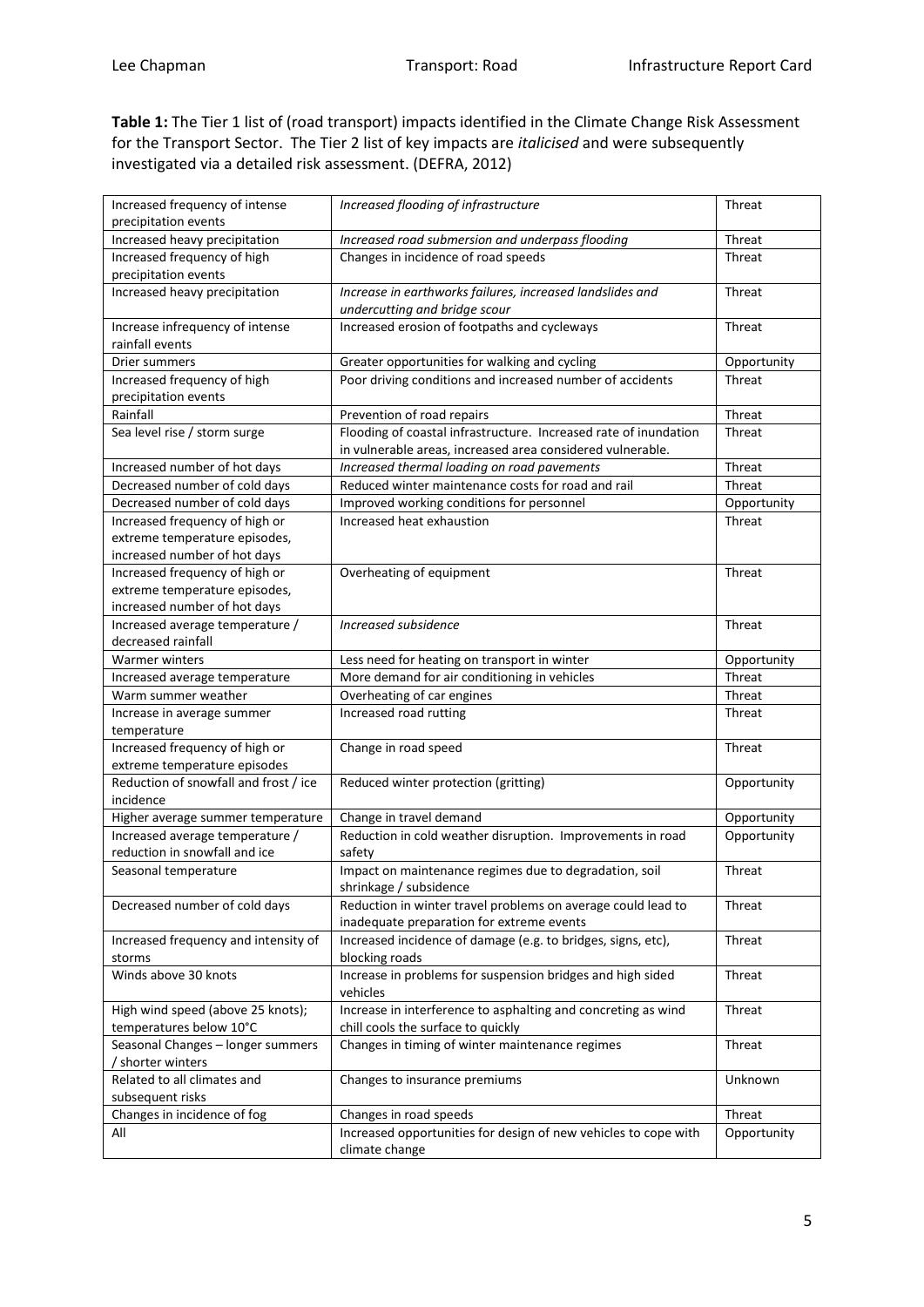#### **2. Weather Impacts on Road Transport**

Before detailed consideration can be given to the potential impacts of climate change on UK road transport, there is a need to establish a baseline of existing weather impacts on the network. With this knowledge, it becomes possible to identify the key thresholds and trigger mechanisms which can then be used to form the physical basis of response functions in a climate change impact assessment (Jaroszweski et al, 2010). Whilst a small number of the impacts identified in Table 1 begin to manifest as a direct result of climate change, the vast majority are already impacting upon the sector, and indeed have been for decades. What follows is a discussion of these impacts by individual weather parameter.

## **2.1 Temperature & Humidity**

It is useful to subdivide temperature as a parameter into air temperature and surface temperature. The two parameters are ultimately controlled by the local radiation budget and are therefore related, but manifest over considerably different ranges and each will therefore produce different thresholds of failure. Extremes of surface temperature largely impact hard infrastructure, where as extremes of air temperature impact the users and personnel maintaining / operating the network (DEFRA, 2012). Due to the relationship between surface and air temperatures, these extremes will occur in tandem.

During spells of prolonged high temperatures, the road network becomes prone to rutting and melting which can cause a safety issue for all modes of transport using the network. Regionally, this problem is more acute in the southeast of the UK due to the higher temperatures normally experienced in this region (Clarke et al, 2002). A more minor impact to rutting is 'bleeding' where the road begins to melt. No clear threshold exists, but roads start to become vulnerable at surface temperatures above a temperature of 50°C, which is not uncommon in the UK when air temperatures begin to exceed 25°C. On roads which use chippings as a surface dressing, these can rise to the surface and become detached resulting in reduced skid resistance increasing accident risk for users (Standley et al, 2009; London Climate Change Partnership, 2005).

High air temperatures and humidity also cause overheating and thermal comfort issues. Vehicles and ICT equipment may overheat leading to delays on the road network (e.g. McEvoy et al, 2012), where as travel conditions may become unpleasant for network users. Whilst this can be mitigated using air conditioning in cars and on public transport, it is more problematic for operatives on the network who still need to carry out maintenance tasks (DEFRA, 2012). Similarly, it has been shown that thermal discomfort caused by high temperature and humidity result in reduced walking and cycling, although lower temperatures (<5°C) have been shown to be more of a barrier (Brandenburg et al, 2007). However, a recent review of existing studies concerning the impact of weather conditions on travel behaviour was largely inconclusive which makes planning for activities under the future climate particularly difficult (Böcker et al, 2013).

With respect to low temperatures, road surface temperatures below 0°C, coupled with sufficient available moisture, will result in the formation of hoar frost and ice on roads. Inadequate maintenance will result in an insecure road network, but this longstanding issue in the UK rarely causes problem as the spatial forecasting of road surface temperatures in now a mature science (Chapman & Thornes, 2006). Ice continues to be an issue across all of the UK, but the problems are particularly more acute with increasing latitude and altitude. Conversely, snow events continue to be problematic nationwide. Indeed, a recent run of very cold winters preceded by mild winters led to many problems and resulted in a detailed governmental review. In this review, Quarmby et al (2010) praised winter resilience preparedness, and highlighted the fact that it is not justifiable to stockpile specialist apparatus to deal with such rare events. However, the disruption caused in recent winters underline the danger of further complacency in the sector (Anderson & Chapman, 2011).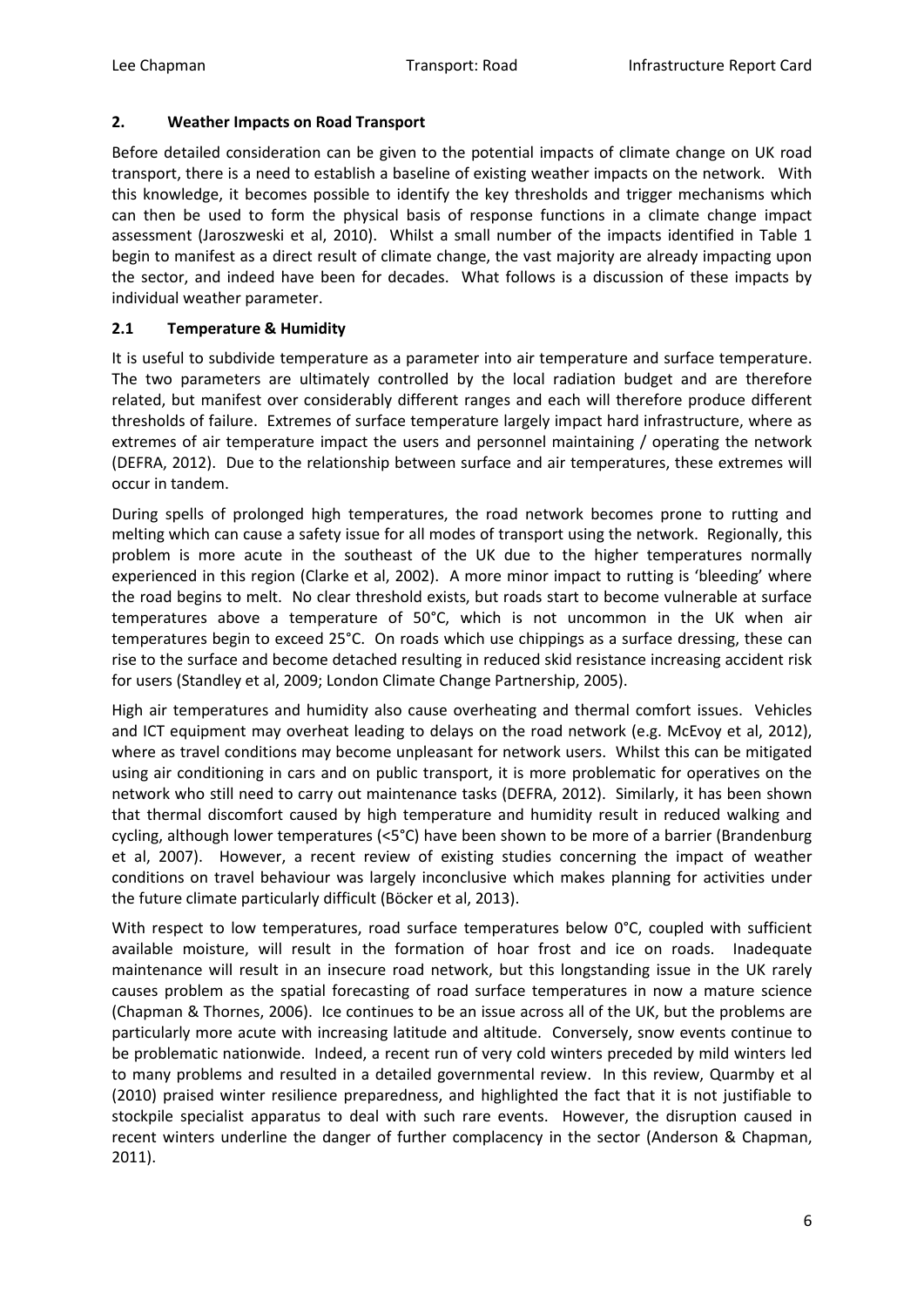## **2.2 Precipitation & Visibility**

Precipitation poses a number of significant threats to the surface transport network, ranging from poor visibility to flooding. Indeed, a quarter of the impacts highlighted in CCRA Transport Sector Report (DEFRA, 2012) were related to precipitation. Flooding is clearly the most visible and significant impact of prolonged precipitation and is a major cause of weather related disruption on the road network (Standley et al, 2009). Indeed, Arkell & Darch, 2006 estimate that flooding costs approximately £100k per hour for each main road affected. Some areas of the network are clearly more vulnerable than others, for example roads built on floodplains (subject to fluvial flooding) and underpasses (susceptible to pluvial flooding). Significant flood events continue to cause disruption long after the floodwaters subside, as road surfaces / footpaths will need repairing after the damage caused by scouring and washout (Peterson et al, 2008). Likewise, embankments and bridges can become compromised and periodically require significant structural repairs (Lindgren et al, 2009). Landslides and debris flows can frequently lead to partial / full closures of roads and paths in problem areas (Winter et al, 2005).

Smaller precipitation events may not lead to flooding / significant surface water and the impact of these mostly relates to road safety (Keay & Simmonds, 2006) as visibility will become restricted due to both precipitation and spray from other users (Edwards, 2002). To mitigate this, drivers have a tendency to slow down and clear reductions in traffic speed and flow become evident during events (Hooper et al, 2014a). However, no threshold is apparent and it appears that the presence of precipitation is sufficient to alter driver behaviour (Hooper et al, 2014b). Likewise, the onset of precipitation was found to significantly reduce commuting and recreation cycling (Nankervis, 1999; Brandenburg et al, 2007). Finally, fog is a major cause of road accidents (Edwards, 1998) and significantly increases journey times (Tu et al, 2007).

# **2.3 Wind**

Wind is a difficult parameter to measure and whilst average wind speeds may not be particularly damaging to users of the road network, peak gusts can be considerably problematic. Winds above 30 knots can cause problems for high sided vehicles and for suspension bridges (DfT, 2014; DEFRA, 2012). Vegetation and other debris can also be blown onto highways adding significant further hazard for all users (Clarke et al, 2002). This can be particularly problematic in Autumn when coupled with high soil moisture which lead to trees still in leaf falling and obstructing highways (DfT, 2014). For example, one local authority in the south east had to deal with 200 fallen trees in one 12 hour period during the 2013/14 winter storms (Winter, 2014). There are also maintenance issues as high winds can prevent concreting and asphalting due to the surface cooling too rapidly (DEFRA, 2012). Wind chill also has implications for walking and cycling by reducing thermal comfort (McGinn et al, 2007).

However, individual wind events are less problematic to those caused by storms where the wind is accompanied by intense precipitation where the impacts of wind are compounded by additional flooding (see previous section).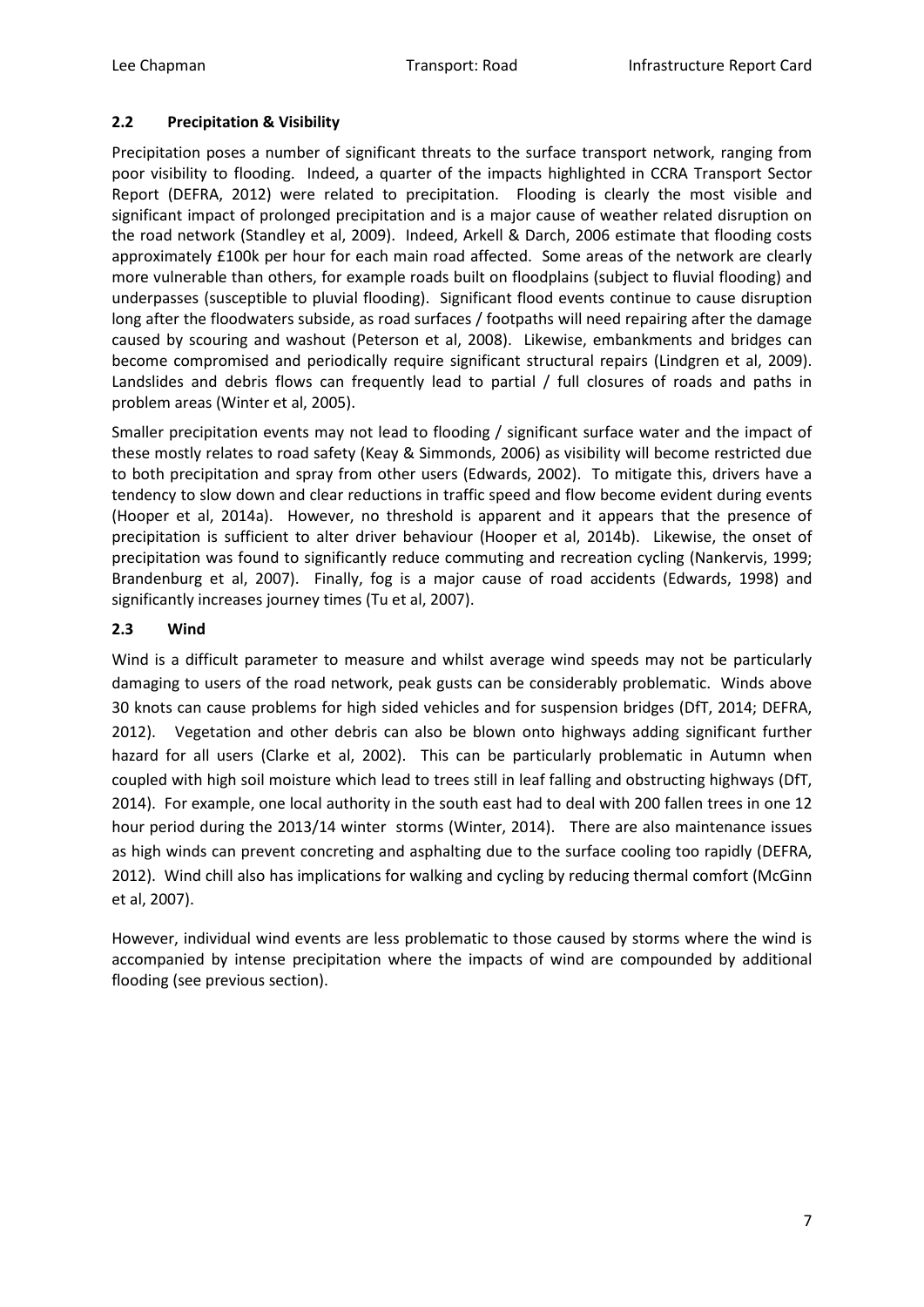# **3. Climate Change Interactions**

As has been highlighted in the previous section, the weather is already a significant cause of disruption on the UK highways network. In a changing climate, the nature of these risks will also change, some risks will lessen and indeed in some areas of impact, the resilience of the network will improve thanks to the new climate (e.g. reduced average winter road maintenance costs: Anderson & Chapman, 2011). These changes can be broadly subdivided into gradual changes and extreme events (Schwartz, 2011).

# **3.1 Gradual Changes in the Climate**

# *3.1.1 Shifts in the mean*

In many cases, gradual changes in the climate will also gradually increase the probability of a threat occurring and indeed the magnitude of the impact (Table 1). UKCP09 highlights that the UK will face a warming climate with increased mean temperatures experienced throughout all the year (Jenkins et al (2010): Box 1). Conceptually, climate change can be most easily visualised a series of changes around the mean (Figure 1). This presents a very simple means to conduct a CCRA, and highlights the increased probability of how key thresholds may be breached.



**Figure 1:** An example changes in mean weather caused by climate change (From Solomon, 2007)

The increase in summer temperatures will lead to summer maintenance issues for the road network with increased incidences of rutting and bleeding as critical thresholds become more frequently exceeded. As such, there will be a need to modify design codes for new road sections to cope with the new climate above the standard equivalent temperature commonly used of 20°C (see Willway et al, 2008; for more deatials), where as increased delays will become commonplace on older sections of road as repair work is conducted (Hunt et al., 2006). In contrast, the road network will become more secure in winter with snow and ice becoming less of a problem (Peterson et al, 2008). Expenditure in this sector will be significantly reduced (Clark et al, 2002; Alcamo et al, 2007) and road safety should therefore also improve during the winter months (Peterson et al, 2008; Keay & Simmonds, 2006). However, even in the most extreme climate change scenarios, there is still a significant frost and ice risk and so it is imperative that the UK does not become overly complacent (Andersson & Chapman, 2011).

As highlighted in Box 1, the UKCP09 projections for precipitation are complicated due to marked regional and seasonal differences. Although the trend is often generally summarised as drier summers and warmer winters, there is likely to be an increase in precipitation on the wettest day in both seasons (Hooper & Chapman, 2011). For regions which experience increased average precipitation, there will be a related decrease in safety due to the reduced friction of surfaces (Keay & Simmonds, 2006) and poor visibility due to spray (Edwards, 2002). Note, it is unclear how visibility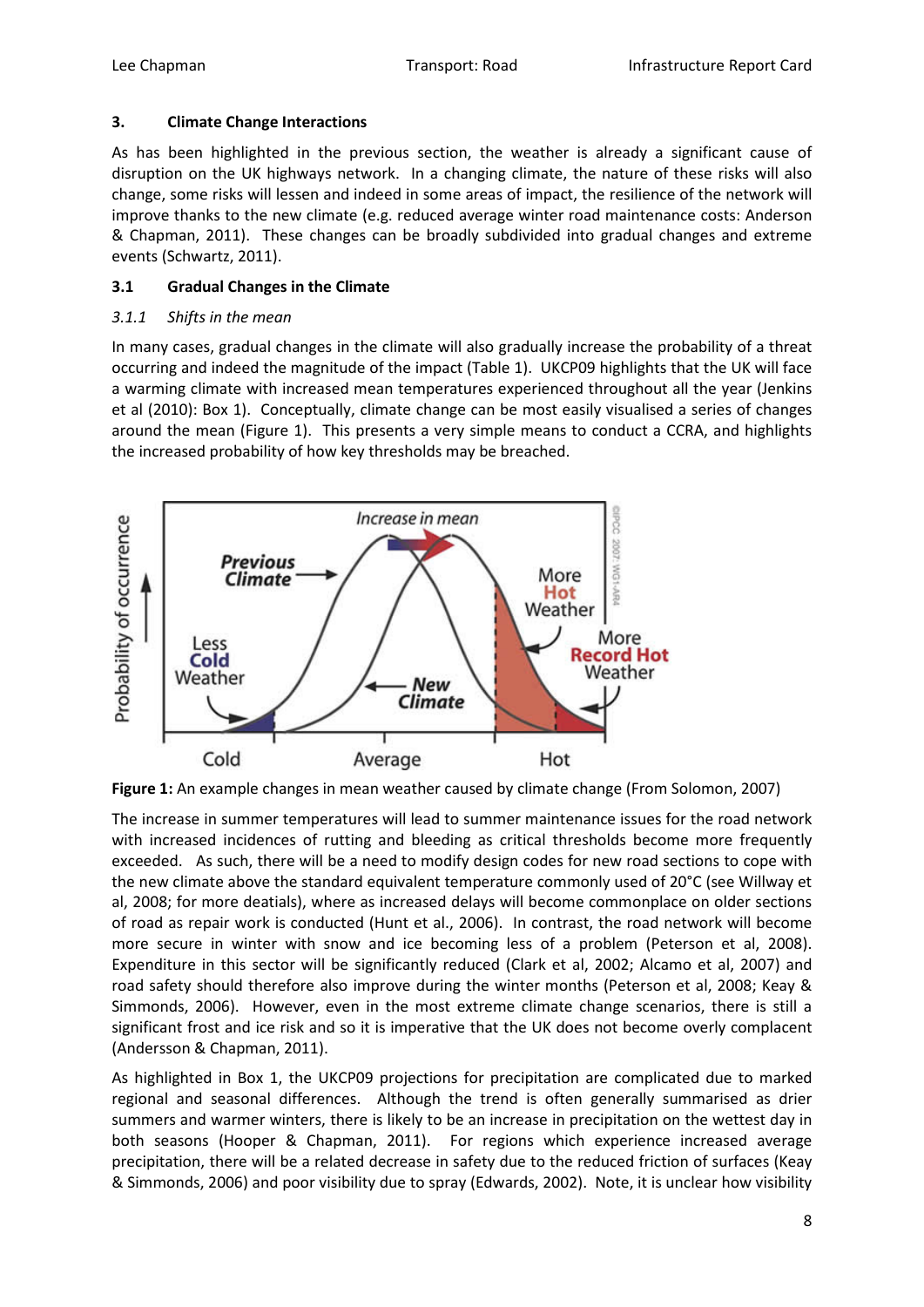more generally (i.e. mist and fog) will be affected by climate change (Koetse & Rietveld, 2009). However, the biggest threat to the road network is a higher probability of intense precipitation events leading to severe flooding, causing significant disruption (e.g. Standley et al, 2009) as well as being costly to repair (Peterson et al, 2008). Again, design codes for highways will need modification to include anti-skid surfaces and the use of porous asphalt and flood defences in flood prone areas (Hooper & Chapman, 2011).

The general trend of warmer, drier summers projected for much of the UK (Box 1) also brings other opportunities. Walking and cycling will potentially become an increasingly attractive option (Böcker et al, 2013), particularly helpful for reducing CO2 emissions (Chapman, 2007) and improving the health of the population (Pooley et al, 2012). Opportunities for tourism are also significant and are likely to lead to increasing movements of people on hot days from cities to coastal regions. However, this may also impact upon the transport network leading to increased congestion on roads. This is already a problem in peak season (McKenzie Hedger et al, 2000), with congestion frequently noted around London during heatwave events (Standley et al, 2009).

## *3.1.2 Antecedence*

Whereas changes to the mean broadly relate to climate response functions based on thresholds, trigger mechanisms for some impacts are often more complex, requiring an investigation into the nature of weather conditions preceding an event. For example, antecedent rainfall is particular relevant when assessing the threat from landslips and debris flows. Landslips are not easily repaired and can therefore cause significant disruption over extended periods of time (Lindgren et al, 2009). Regions which are projected to have drier summers and wetter winters will be particularly prone to increased landslide risk due to soil shrinkage and desiccation on embankments in dry summer periods which precede intense precipitation events (Manning et al, 2008). The problem can be further compounded by changes in vegetation (e.g. dieback) on embankments brought about by climate change (DfT, 2005a). Clarke et al, (2006) highlight particular threats to landslip risk in the UK, notably the motorway network as well as the impact of clay shrinkage on London's road network. Overall, the impacts are not fully clear and more research is needed to fully assess the scale of the problem and thus minimise impact (Dijkstra & Nixon, 2010), as climate change may well create new problem sections where landslips have not previously occurred.

Highway retaining walls are also a problem – many old walls on local highway networks have been constructed by "rule of thumb" and the hydrostatic pressure on them by high water levels caused by prolonged above-average rainfall can lead to failure. For example, one local authority dealt with 106 retaining wall collapses in 2012/13 compared to about 10 experienced in a year of more typical rainfall (Winter, 2014).

#### **3.2 Extreme Events**

Whilst there is ongoing debate relating episodes of extreme weather with climate change, the consensus view appears that the number of extreme events will increase in the future (DfT, 2014).

# *3.2.1 Storms*

As the previous section has highlighted, changes in the mean will be problematic for the transport sector as key thresholds are increasingly breached. However, it is widely acknowledged that the sector is most sensitive to changes in local extremes (Wilbanks et al, 2007). Any increase in the severity or frequency of extreme events will be very problematic for the sector (West & Gawith, 2005), causing increasing debris, accidents and ultimately disruption on the road network. However, there is presently limited confidence in available projections for wind and extreme events (Sexton & Murphy, 2010) which this has so far restricted risk assessments (Hermans et al, 2006 in Koetse & Rietveld, 2009).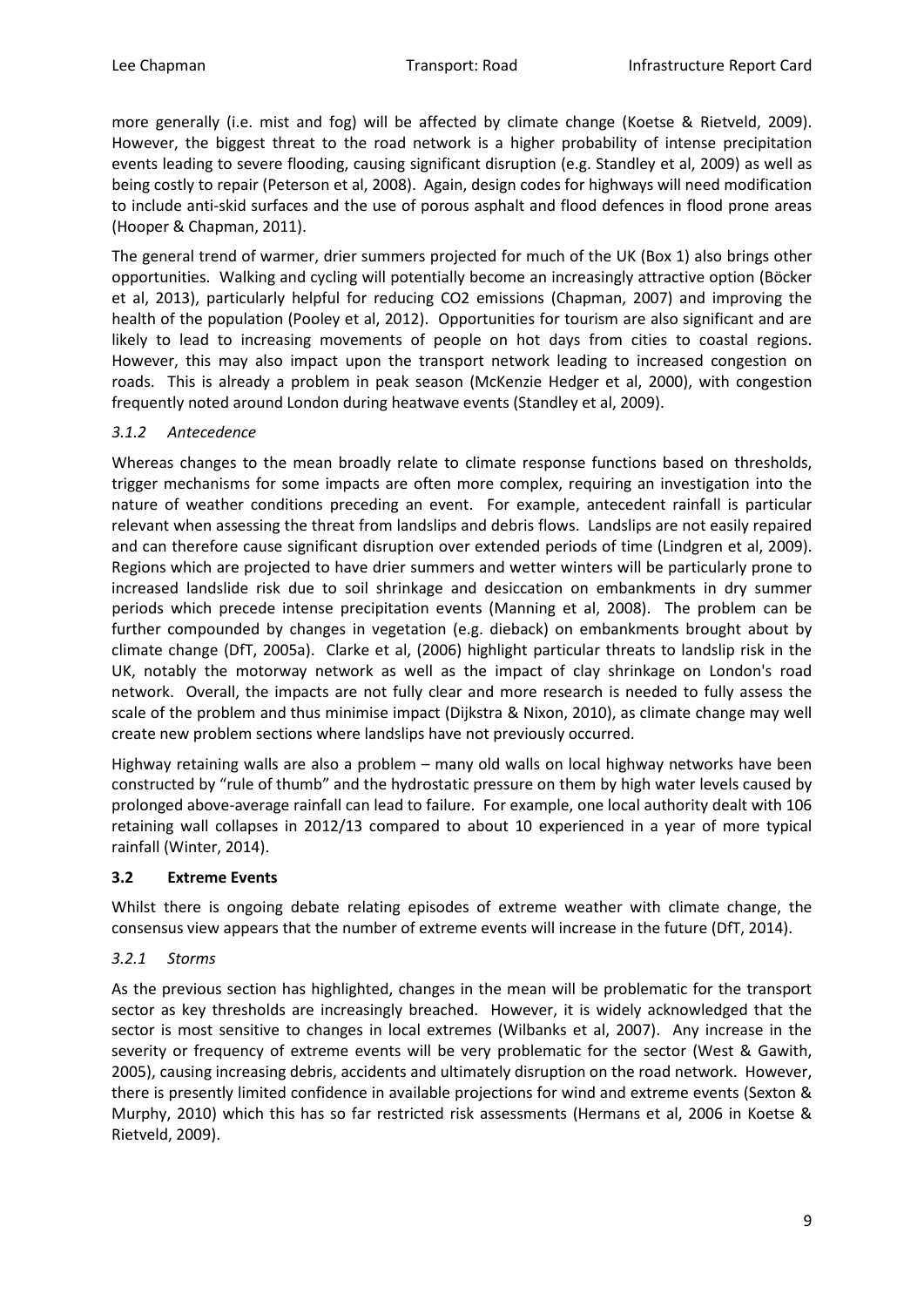## *3.2.2 Sea Level Change*

Areas of the road network in low lying coastal areas will be at risk of increasing inundation as a result of climate change (Walsh et al, 2007). Current projections (Box 1) highlight that while increases of this magnitude will cause localised problems, the main issue is how this exacerbates the impact of storm surges (e.g. Woth et al, 2006). These cause extensive tidal flooding, both on the coastline and upstream in estuaries rivers as the river discharge cannot exit into the sea as normal. At the moment, IPCC modelling suggests an increased frequency and intensity of storm surges under some scenarios (Alcamo et al, 2007). However, specific studies remain limited (Koetse & Rietveld, 2009).

# **3.3 Interactions and Interdependencies**

The UK Climate Change Risk Assessment analysed cross sector interactions via a systematic mapping methodology. The assessment considered 10 different sectors independently, but it emerged that all had overlaps with the transport sector (DEFRA, 2012). Box 2 outlines the interactions that are specifically mentioned in the report.

**Box 2:** Interactions with the transport sector highlighted in UK Climate Change Risk Assessment (DEFRA, 2012)

- Increased risk of flooding of road and rail infrastructure (considered in the Flooding sector report)
- Increased risk of coastal erosion on coastal infrastructure including roads and railways (considered in the Flooding sector report)
- Overheating of buildings, airports, stations etc (considered in the Built Environment sector report)
- Increased subsidence (considered in the Built Environment sector report)
- Changes in fire risk, that could affect road travel (considered in the Forestry sector report)
- A decrease in output for UK businesses due to an increase in supply chain disruption and consequent loss of output as a result of extreme events. (Considered in the Business sector report).
- Effects of transport disruption on agriculture and food supply, particularly the transport of perishable goods;
- Health effects caused by increasing temperatures on people using transport systems;
- Insurability, premiums and claims resulting from damage to transport infrastructure, material, shipping, etc
- Changes in demand for travel arising from changes in tourism and the potential for change in modal choices as a response to 'outdoor activity' such as walking and cycling.

Such cross-sectoral interactions add significant complexity to a risk assessment, but where these interactions lead to interdependencies they can be a cause of significant increased risk across several sectors. The road transport network ultimately forms part of a broader integrated transport network which in turn is interdependent on linkages with other infrastructure networks. Indeed, by visualising the UK infrastructure network as an interconnected collection of assets (DEFRA, 2012), the importance of considering these independencies via a cross-sector approach becomes evident (Kollamthodi et al, 2011). For example, the ongoing electrification of the transport network leads to an increasingly significant dependency on the energy network to ensure mobility. Hence, it will be of paramount importance to ensure that UK electricity supplies are as climate resilient as possible to ensure the continued functioning of transport networks (Chapman et al, 2013). A failure on the electricity network could have major consequences (RAE, 2012) quickly cascading onto the transport network, preventing the charging of electric vehicles as well as causing disruption via a failure in ICT traffic management systems (e.g. McEvoy et al, 2013). Likewise, significant disruption on the surface transport network will impact other sectors due to interactions such as those identified in Box 2. For example, key personnel would not be able to get to work impacting the health sector (DEFRA, 2012) or other infrastructure sectors when major repairs are needed (i.e. after an extreme event).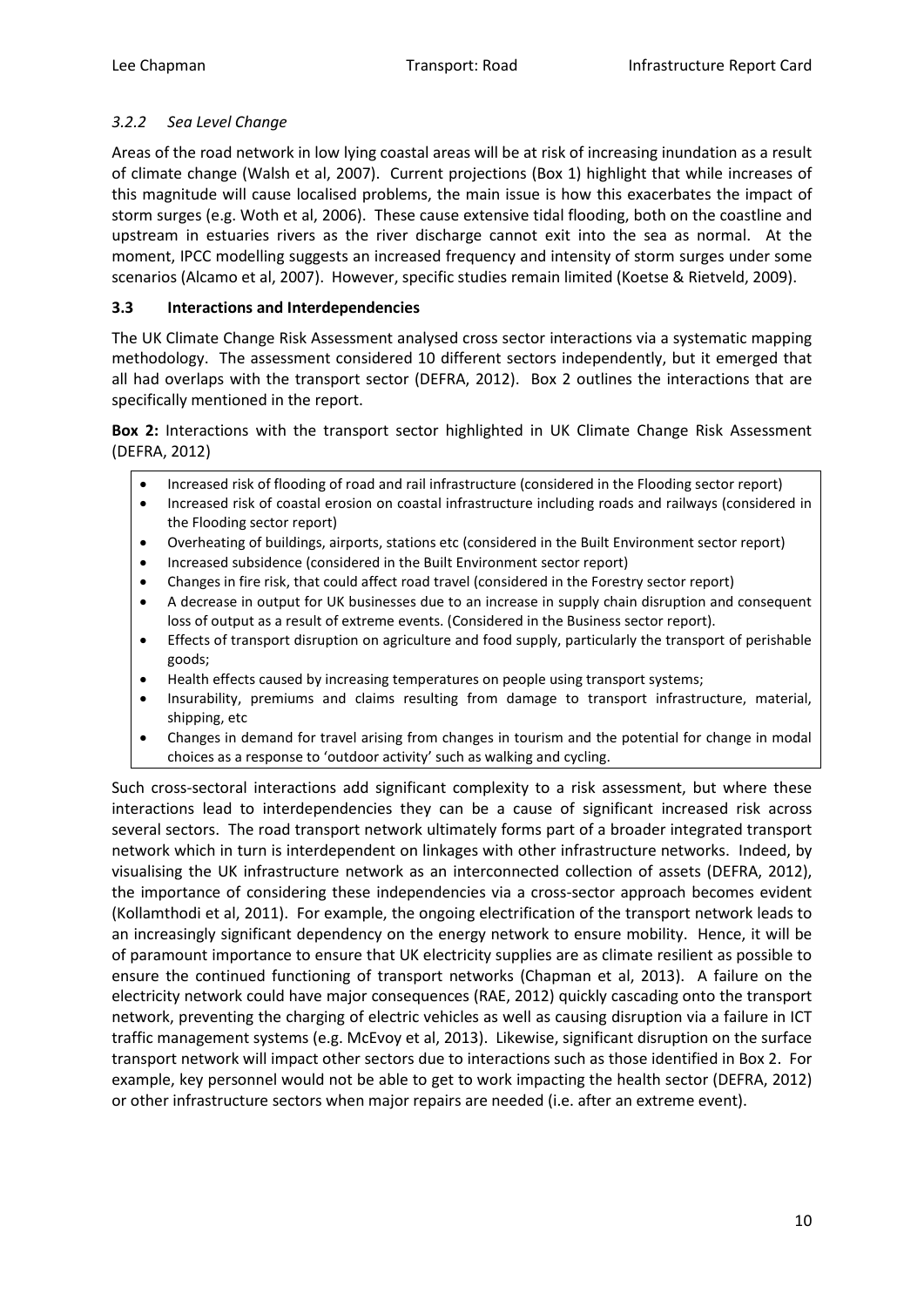## **4. Assessment and management of climate change risks**

## **4.1 Costs and/or relative magnitudes of impacts**

Climate change risk assessments are needed to quantify the exact nature and cost of impacts in the transport sector (Jaroszweski et al, 2010). From detailed and extended assessments, the increased costs of maintaining and repairing road transport networks can be estimated (IPCC, 2014) and the exact role of adaption can be justified and quantified. The aim is to develop a consequence response function which links the climate driver to the potential outcome or consequence. Though such ideas are increasingly proposed, such detailed studies are very rare and the UK Climate Change Risk Assessment for the transport sector (DEFRA, 2012) was unusual in the sense that it attempted to cost future impacts based on the response function. This approach requires a broad leap of faith, but can yield meaningful results where recent case studies are available. However, given a frequent lack of quantitative data for assessment, there is often limited confidence in the exact magnitude of the impact and as such, these are frequently derived qualitatively from expert opinion (e.g. IPCC, 2010; DEFRA, 2012) Given the increasing incidence of flooding in the UK in recent years, flooding is one impact where there is high confidence in this approach. Indeed, of all the climate risks identified to the surface transport network in the UK CCRA, flooding was identified as the key risk incurring the most significant costs (DEFRA, 2012). Penning Rowsell et al (2002) estimated that flooding in Autumn 2002 cost the road sector in the region of £73m. Similarly, total costs for the summer 2007 floods, to include disruption, was estimated at £100m (Environment Agency, 2010). These figures were then used to identify the likely costs associated with estimated changes in flood frequency.

# **4.2 Adaptation Opportunities**

The importance of risk assessments was highlighted in the recent Transport Resilience Review which recommended that "*operators of strategic transport infrastructure should revisit their climate change risk assessments and adaptation plans in light of recent experiences*" (DfT, 2014). Indeed, increasing adaptation measures are likely to be needed in order to keep the surface transport system running efficiently regardless of changing weather conditions. A challenge exists in how to adapt (or design new) infrastructure to be resilient to future climates (Chapman & Ryley, 2012). Although there is a focus in the scientific literature to document impacts without highlighting the required adaptation measures (Arnell, 2010), a review by Eiesenack et al (2011) actually identified a total of 245 different adaptations mentioned in the scientific and grey literature. However, many of these are non-specific and not all are related to surface transport networks. For the purpose of this report, a broad compendium of common measures can be elucidated from key publications in the grey literature. These are summarised in Table 2, and can be further subdivided into two categories; low cost measures and major schemes.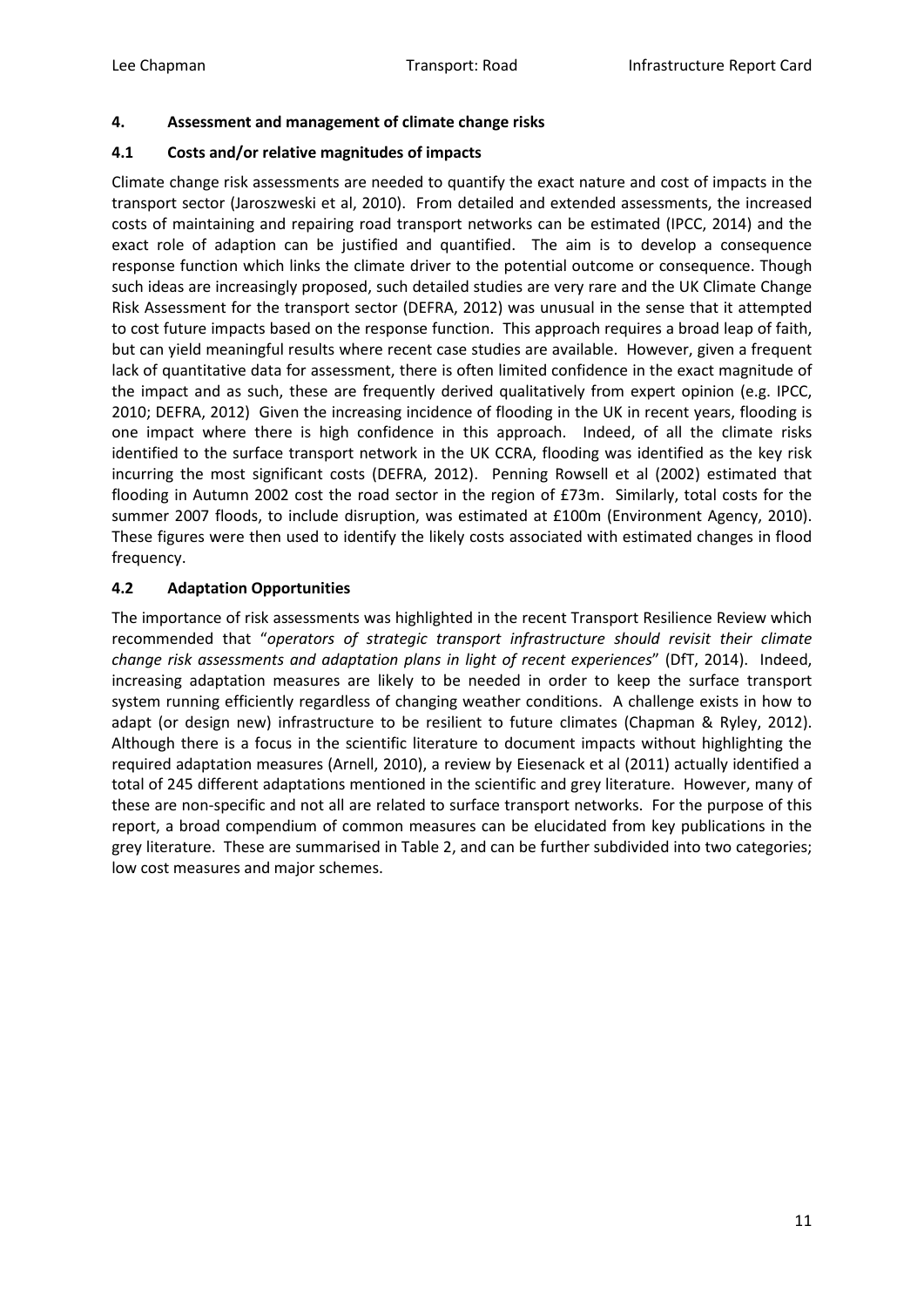**Table 2:** Suggested adaptation measures highlighted in the literature (adapted from Schwartz, 2011 and Eichhorst, 2009 )

| <b>Heat Waves</b>              | Use of heat resistant surfacing materials                                         |  |  |
|--------------------------------|-----------------------------------------------------------------------------------|--|--|
|                                | Replacement of bridge expansion joints                                            |  |  |
|                                | More night-time construction to avoid undue heat stress for construction workers* |  |  |
|                                | Use of tinted windows and air conditioning on public transport*                   |  |  |
|                                | Provide shade for roads, footpaths and cycle-ways*                                |  |  |
|                                | Improved hard infrastructure for walking and cycling                              |  |  |
| <b>Increased Precipitation</b> | Periodically revise flood risk maps                                               |  |  |
|                                | Improve flood defences                                                            |  |  |
|                                | Modify design codes for both road surfaces and nearby hydraulic structures        |  |  |
|                                | Protect existing vulnerable structures (e.g. Bridge Piers)                        |  |  |
|                                | Strengthen embankments and cuttings                                               |  |  |
|                                | Better drain and culvert maintenance*                                             |  |  |
|                                | Improved pumping facilities at underpasses                                        |  |  |
|                                | Control flash flooding with storm retention basins                                |  |  |
|                                | Better landuse planning on floodplains*                                           |  |  |
|                                | Provide good evacuation routes                                                    |  |  |
| <b>Extreme Events</b>          | Assess if current design codes are sufficient to more frequent and intense storms |  |  |
|                                | Build more robust and resilient structures                                        |  |  |
| Sea Level Rise                 | Elevate the road network                                                          |  |  |
|                                | Abandon or move coastal roads (managed retreat)                                   |  |  |
|                                | Change planning policy with respect to building in coastal locations              |  |  |
|                                | Install sea defences / storm surge barriers                                       |  |  |
|                                | Use of corrosion resistant materials                                              |  |  |
|                                | Provide good evacuation routes                                                    |  |  |

\* indicates a low cost measure

As Table 2 demonstrates, many adaptation measures are essentially 'engineering solutions', many of which are *overengineering* for the present climate, yet providing sufficient adaptive capacity for the future climate. The inclusion of adaptive capacity in the network by providing redundancy essentially improves the resilience (Eichhorst, 2009). However, given the present adaptation deficit, overengineering is also likely to need to be accompanied with blue skies thinking to yield smarter and often more elegant solutions. A good example of this is dual-use infrastructure such as the SMART road tunnel in Kuala Lumpar which becomes a stormwater channel when required (RAE, 2011). Alternatively, improved monitoring via sensor networks can highlight areas of risk before problems manifest (Radow & Neudorff, 2011). This approach is becoming increasingly viable given the recent growth in smart infrastructure enabled by the recent proliferation of ubiquitous and pervasive sensing techniques embedded with an Internet of Things approach (e.g. Chapman et al, 2014). ICT will continue to play a big role in improved communication with users via websites and variable message signs to minimise disruption and impacts (DfT, 2014).

DEFRA co-ordinates the cross-government *Adapting to Climate Change Program* which will steer adaptation in the UK transport sector with the aim of taking early action to maximise the economic benefits (Kollamthodi et al, 2011), promoting flexibility in infrastructure designs to cope with climate change uncertainty yet minimising adaptation costs (Krebs et al, 2010).

However, as is common with many adaptation measures, they only provide a local solution to what is ultimately a larger problem (Ryley & Chapman, 2012). The difficulty lies in assessing the relative national importance of a piece of local infrastructure - local authorities are expected to identify a resilient network for priority treatment (DfT, 2014). To this end, the UK Department of Transport produces specific guidance on Local Transport Plans with respect to improving the climate resilience of local transportation (Kollamthodi et al, 2011), however this is still very limited and there is still a need to produce more guidance in the general area of improving climate resilience. There is tremendous scope to learn from others and share best practice in this area (DfT, 2014).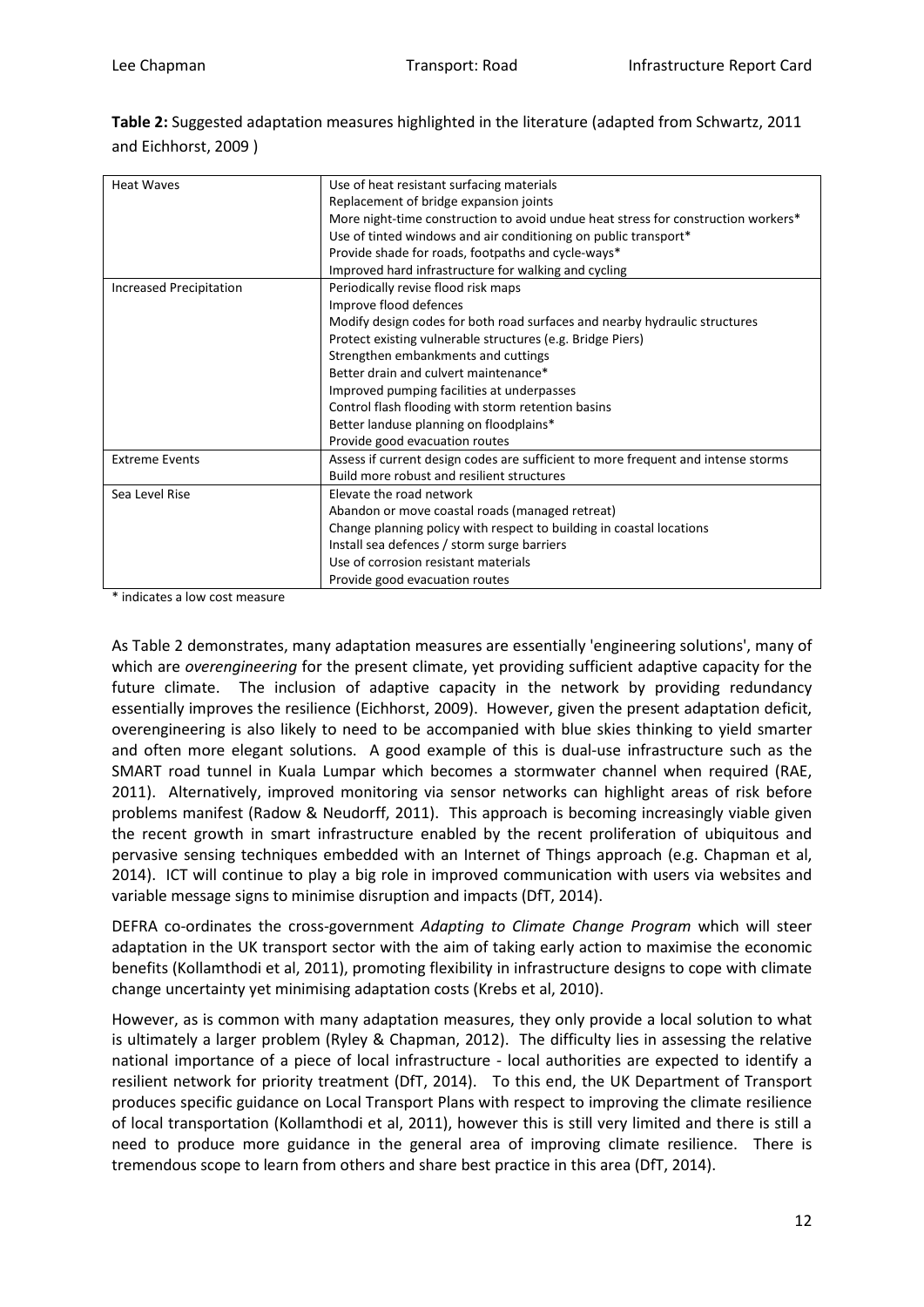## **5 Broader Discussion**

## **5.1 Confidence in the Science**

Guidance is available from the Intergovernmental Panel on Climate Change (IPCC) with respect to the consistent treatment of uncertainties in climate science (as used in the 5<sup>th</sup> Assessment Report: [http://www.ipcc.ch/\)](http://www.ipcc.ch/). By adopting this guidance, it becomes possible to provide a common approach and "calibrated language" to communicate findings (IPCC, 2010). Ideally, uncertainty should be expressed probabilistically, where as confidence is expressed qualitatively using a combination of theory, data and expert judgement (Figure 2)

|           | High agreement<br>Limited evidence          | High agreement<br>Medium evidence   | <b>High agreement</b><br>Robust evidence |                                   |
|-----------|---------------------------------------------|-------------------------------------|------------------------------------------|-----------------------------------|
| Agreement | Medium agreement<br><b>Limited evidence</b> | Medium agreement<br>Medium evidence | Medium agreement<br>Robust evidence      |                                   |
|           | Low agreement<br><b>Limited evidence</b>    | Low agreement<br>Medium evidence    | Low agreement<br>Robust evidence         | <b>Confidence</b><br><b>Scale</b> |

Evidence (type, amount, quality, consistency) ->

**Figure 2** A depiction of evidence and agreement statements and their relationship to confidence (From IPCC, 2010)

Although predating the  $5<sup>th</sup>$  Assessment report, the previous UK CCRA for the transport sector (DEFRA, 2012) broadly used these guidelines in an attempt to assess confidence in the evidence base. This was attempted for all Tier 1 impacts (Table 1), scoring each of the threats and opportunities as 1 (low), 2 (medium) or 3 (high) depending on confidence in the science, environmental impact (i.e. risk) and urgency to take action. However, achieving confidence in an evidence base is not straightforward and is generally dependent on gauging expert opinion (Box 3).

**Box 3:** Definition of confidence levels used in the UK CCRA for the transport sector (DEFRA, 2012)

- Low: Expert view based on limited information such as anecdotal evidence.
- Medium: Estimation of potential impacts or consequences, grounded in theory, using accepted methods and with some agreement across the sector.
- High: Reliable analysis and methods, with a strong theoretical basis, subject to peer review and accepted within a sector as 'fit for purpose'.

However, this process underlined a lack of confidence in the exact magnitude of future impacts. For example, high confidence was expressed in the locations of fluvial flooding on the network, disruption due to other types of flooding could only be projected with low confidence (DEFRA, 2012). The majority of Tier 2 impacts (Table 1) were classified as medium confidence (e.g. landslides, heat impacts and bridge scour). Given the complexities involved in projecting climate impacts, and indeed other drivers of change, it is unrealistic to predict the exact magnitude of future threats and impacts with anything greater than medium confidence (Table 3).

| Increased frequency of intense  | Increased flooding of infrastructure                      | High Agreement,   |
|---------------------------------|-----------------------------------------------------------|-------------------|
| precipitation events            |                                                           | Medium Confidence |
| Increased heavy precipitation   | Increase in earthworks failures, increased landslides and | Medium Agreement, |
|                                 | undercutting and bridge scour                             | Medium Confidence |
| Increased number of hot days    | Increased thermal loading on road pavements               | Medium Agreement, |
|                                 |                                                           | Medium Confidence |
| Increased average temperature / | Increased subsidence                                      | Medium Agreement, |
| decreased rainfall              |                                                           | Medium Confidence |

| Table 3 Agreement and confidence of Tier 2 impacts |  |  |  |
|----------------------------------------------------|--|--|--|
|----------------------------------------------------|--|--|--|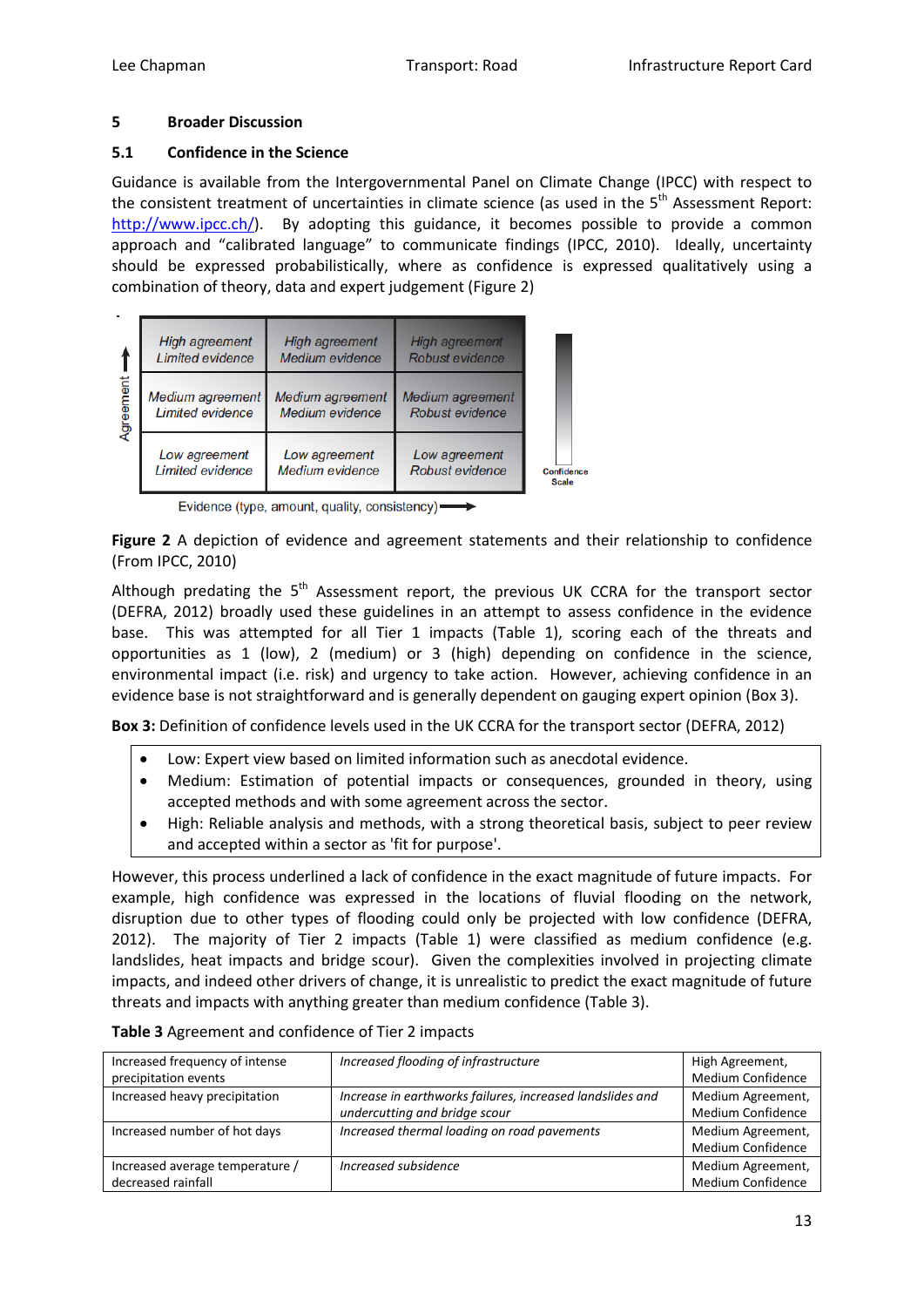#### **5.2 Other Drivers**

Climate change risk assessments need to be a multidisciplinary exercise embracing other drivers such as a socio-economic change (Jaroszweski et al, 2013). This can be achieved as a final step in the assessment which enables the response functions to be modified via scenarios (or storylines) as to how the sector might develop over time (Tol, 1998). For example, socio-economic scenarios can be included in the assessment (e.g. UKCIP02 – Figure 3) to provide a starting point for expert discussion of a range of possible outcomes. A range of techniques can then be employed to either forecast or backcast to these storylines (DfT, 2005b; Goulden & Dingwall, 2012). However, this step is frequently missing (Berkhout et al, 2002) which can further undermine confidence in the assessment. An example of how this can be applied to the transport sector is provide by Jaroszweski et al (2010) who highlighted the need to include exposure (i.e. how the network is used) as well as sensitivity (i.e. the relationship between the weather and users).





The challenging nature of applying socio-economic scenarios in the sector was also identified in the UK CCRA for transport report (DEFRA, 2012). Accounting for quantified uncertainty by taking into account population change and the subsequent impact on demand framed by policy and governance (Jaroszweski et al, 2010) was ruled out and instead, commentaries were provided for each of the identified risks or opportunities (DEFRA, 2012). Consideration was also given to social vulnerability. Different social groups will experience different impacts of transport disruption, with the most vulnerable struggling to adapt to significant changes (Lucas & Pangbourne, 2012). This was dealt with in the UK CCRA by using a social equity checklist linked to place (i.e. areas with limited transport options such as Scottish Islands), social deprivation and social disempowerment (DEFRA, 2012). Again this is a complex issue to take into account in a risk assessment due to the role of governance in sustainable development strategies (Mitchell, 2005) with equity across individuals being a key pillar of sustainability (Greene & Wegener, 1997). An example of good practice is to create high quality sustainable communities in urban areas (Banister, 2000), avoiding floodplains, reducing dependence on transport infrastructure and increasing opportunities for walking and cycling (DfT, 2005a). All of which feature heavily in the adaptation measures outlined in Table 2.

Technological change also provides a significant challenge to risk assessments in the sector. The surface transport sector is presently in a state of flux as the fuel base diversifies away from oil towards hydrogen and electricity (see Chapman, 2007) and therefore increasing interdependency issues with the energy and ICT sectors (Chapman et al, 2013). This provides an excellent example of how technologies can result in new vulnerabilities (DEFRA, 2012). Conversely, disruptive technologies may also improve climate resilience. Future surface transport networks will undoubtedly look very different from today, with automonous connected vehicles increasing road capacity and therefore reducing disruption. Vehicles may develop to become less climate sensitive (e.g. amphibious vehicles to cope with frequent flooding). Likewise, new technologies will improve the climate resilience of hard infrastructure such as road surfaces (e.g. Werkmeister et al, 2003).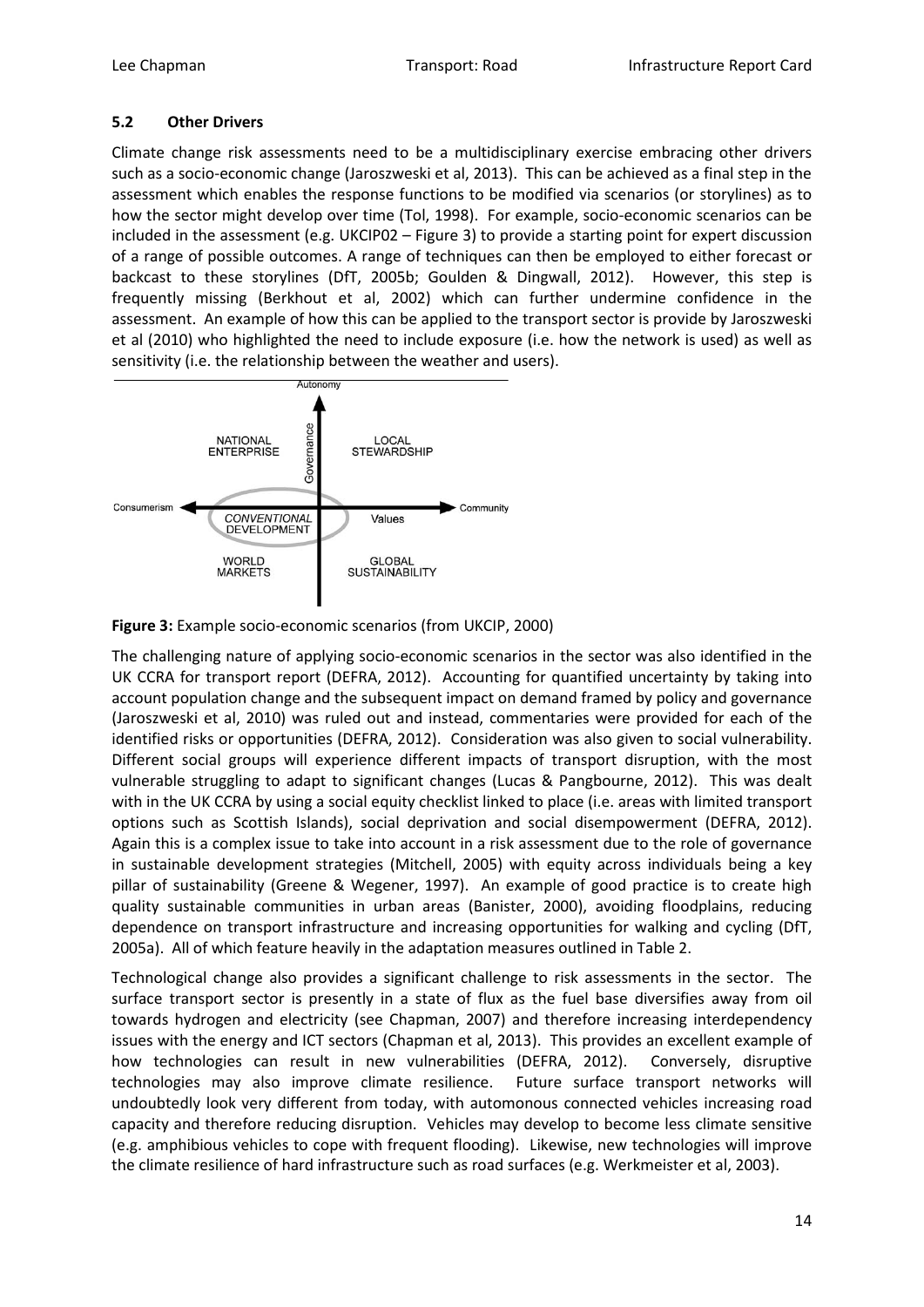Overall, improved methodologies which take into account these other drivers is an important area of future research to move risk assessment on from what is frequently a qualitative approach. As a result the expression of risk in terms of monetary values is extremely limited, although the cost rankings used in the UK CCRA is of value, but ultimately is always expressed with low confidence (DEFRA, 2012). It is accepted that quantifying the exact economic cost of an impact, taking into account maintenance, congestion, delays and safety is an area which needs significant further attention. Indeed, strengthening the economic case for investing in transport resilience was highlighted in the recent transport resilience review (DfT, 2014).

# **5.3 Other research gaps and priorities**

Many key gaps have already been highlighted in this report. In particular, the complexities of dealing with interdependent networks of infrastructure as well as the inclusion of other social drivers. However, the main limitations actually reside in our fundamental knowledge of thresholds, trigger mechanisms and sensitivities of the road network to weather and climate needed to produce the response functions in a risk assessment. Where thresholds exist, these have been given in this technical report, but it is clear that many still need further research. In particular, precipitation (e.g. Hooper et al, 2014b), and urban pluvial flooding (DEFRA, 2012) are key areas which need attention. Furthermore, a lack of sufficient asset data for the transport sector has been highlighted in a number of studies (e.g. Bouch et al, 2012) and was identified as a key issue reducing confidence in the UK CCRA (DEFRA, 2012), ultimately restricting our knowledge of weather sensitivities.

With respect to climate sensitivities, the scientific basis for identifying the impact of climate change on the surface transport network ultimately rests in the quality of the climate change projections. Whilst the UK is fortunate to have some of the best available downscaled projections in the world, there are still a number of ongoing improvements which will help to improve confidence in assessments in this sector. Firstly, wind was not accounted for in the UKCP09 climate projections which restricted previous risk assessments for wind and extreme events. However, probabilistic wind projections are now available (Sexton & Murphy, 2010) which should improve the development of response functions in this area. A further issue has been with the spatial coherence of projections (Bouch et al, 2012). This is an area of ongoing improvement, but as an interim measure eleven spatially coherent snapshots are now available to permit a UK wide climate risk assessment (Sexton et al, 2010). Finally, as highlighted by DEFRA (2012), many climate impacts are caused by short-lived climatic extremes. These extremes are presently not handled particularly well in the UKCP09 projections. Specific urban impacts on the transport network are also difficult to model due urban areas not being specifically included in the projections (Chapman et al, 2013).

# **5. Conclusions**

Regardless of the success of future mitigation efforts, society is now committed to having to adapt to some degree of climate change. Surface networks are the most vulnerable in the transport sector (Chapman & Ryley, 2012) and as this report has highlighted, the impacts on road transport are potentially numerous. Extreme events expose present day resilience and provide a useful insight into the nature and magnitude of future climate impacts. Recent experiences in the UK have shown that widespread severe weather can quickly lead to multi-mode failure on transportation networks which has the potential to cascade across the entire UK infrastructure. In a changing climate, these vulnerabilities will increasingly become exposed, highlighting far-reaching interactions and interdependencies, meaning it is no longer appropriate to consider resilience purely on a sector by sector basis (RAE, 2011). It is therefore important to ensure that the future road network is designed and built with sufficient adaptive capacity to improve resilience across not only the broader transport sector, but UK infrastructure as a whole. Furthermore, this response needs to be managed so that it is coherently, and fairly, applied across the country (Hooper & Chapman, 2012) ensuring that the road network, and subsequently the UK economy, functions effectively regardless of future weather conditions.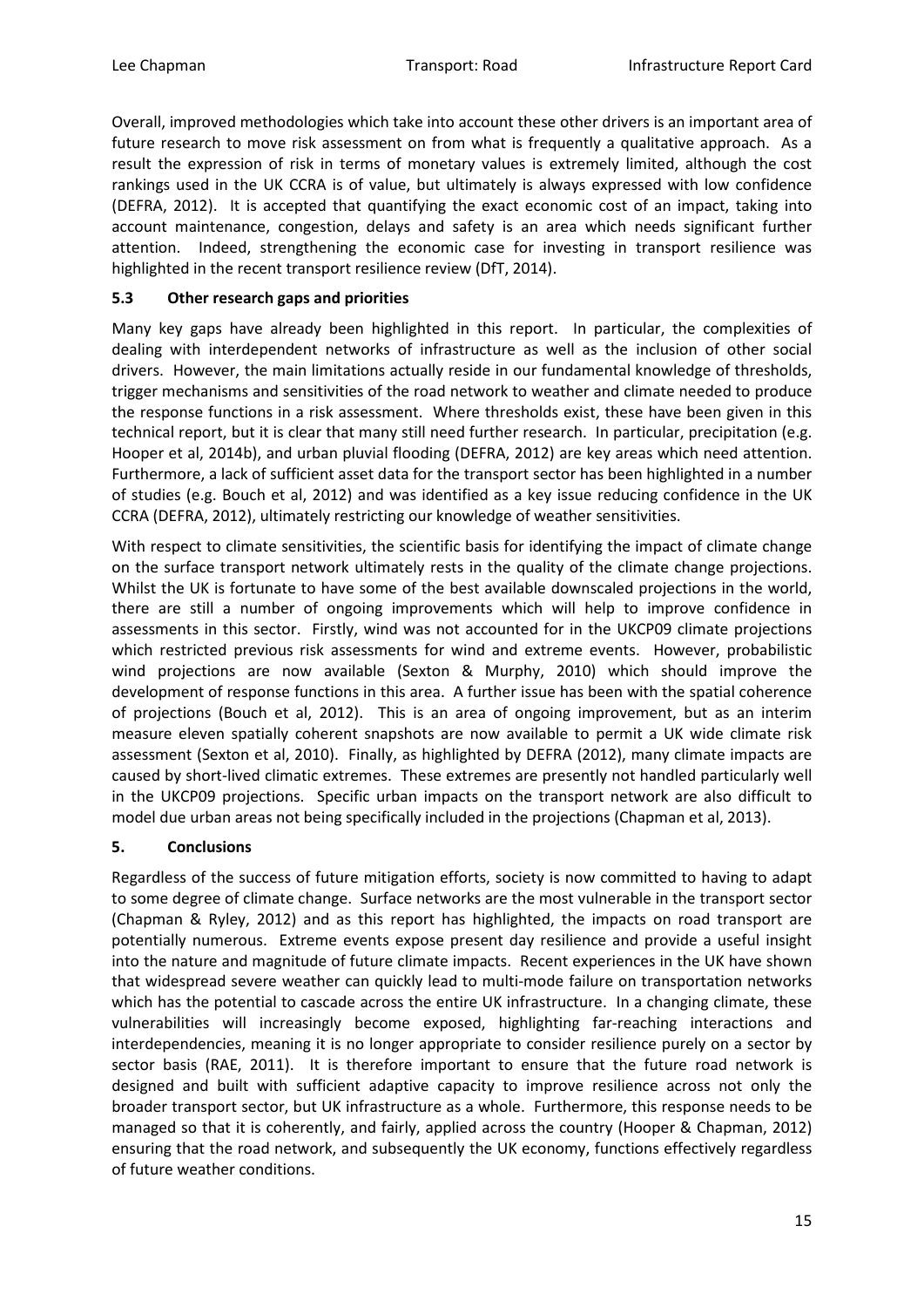# **References**

- 1. Alcamo, J., Moreno, J.M., Nováky, B., Bindi, M, Corobov, R., Devoy, R.J.N., Giannakopoulos C., Martin E., Olesen J.E. & Shvidenko A. (2007) *Europe. Climate Change 2007: Impacts, Adaptation and Vulnerability. Contribution of Working Group II to the Fourth Assessment Report of the Intergovernmental Panel on Climate Change,* Parry M.L., Canziani O.F., Palutikof J.P., van der Linden P.J. and Hanson C.E., Eds., Cambridge University Press, Cambridge, UK, pp 541-580.
- 2. Andersson, A. K. & Chapman, L. (2011) The impact of climate change on winter road maintenance and traffic accidents in West Midlands, UK. *Accident Analysis and Prevention* **43**:284 – 289
- 3. Arkell, B.P. & Darch, G.J.C. (2006) Impact of climate change on London's transport network, *Municipal Engineer* **159**:231 – 237
- 4. Arnell, N.W. (2010) Adapting to climate change: an evolving research programme. *Climatic Change* **100**:107–111.
- 5. Berkhout, F., Hertin, J., Jordan, A., (2002) Socio-economic futures in climate change impact assessment as 'learning machines'. *Global Environmental Change* **12**:83–95.
- 6. Banister, D., (2000) Sustainable urban development and transport a Eurovision for 2020. *Transport Reviews* **20**:113–130.
- 7. Böcker, L., Dijst, M., Prillwitz, J., 2013. Impact of Everyday Weather on Individual Daily Travel Behaviours in Perspective: A Literature Review. Transport Reviews 33, 71-91.
- 8. Bouch, C., Baker, C., Chapman, L., Hooper, L., Jaroszweski, D., Quinn, A.D., Dijkstra, T.A., Dingwall, R., Gunn, D., Ryley, T.J., Sivell, P., Avery, K., Dixon, N., Fleming, P.R., Goulden, M., Lawley, R.S., Paulley, N., Reeves, S.,Wilks, J.H., Zanni, A.M. & Wade, S. (2012). Future Resilient Transport Networks (FUTURENET): Assessing Transport Network Security in the Face of Climate Change. *91st Annual Meeting of the Transportation Research Board 22nd-26th January, 2012, Washington USA.*
- 9. Brandenburg, C., Matzarakis, A., & Arnberger, A. (2007). Weather and cycling—a first approach to the effects of weather conditions on cycling. *Meteorological Applications* **14**:61-67.
- 10. Chapman L. (2007) Transport and climate change: a review. *Journal of Transport Geography* **15**:354-367
- 11. Chapman, L., & Thornes, J.E. (2006). A geomatics-based road surface temperature prediction model. *Science of the Total Environment* **360**:68-80.
- 12. Chapman, L. & Ryley, T.R (2012). Transport & Climate Change: Conclusions. *Transport and Sustainability* **2**:1-8.
- 13. Chapman, L., Azevedo, J.A. & Prieto-Lopez, T. (2013) Urban heat and critical infrastructure networks: a viewpoint. *Urban Climate* **3**:7-12
- *14.* Chapman, L., Young, D.T., Muller, C.L., Rose, P., Lucas, C., Walden, J. (2014) Winter Road Maintenance and the Internet of Things. *Proceedings of the 17th SIRWEC Conference, 28th-1st February 2014, La Massana, Andorra*
- 15. Clark, S., Kersey, J., Trevorrow, E., Wilby, R., Shackley, S., Turnpenny, J., Hunt, A. & Crichton, D. (2002) London's Warming: The impacts of climate change on London – Technical report, London Climate Change Partnership, [http://www.ukcip.org.uk/wordpress/wp](http://www.ukcip.org.uk/wordpress/wp-content/PDFs/London_tech.pdf)[content/PDFs/London\\_tech.pdf](http://www.ukcip.org.uk/wordpress/wp-content/PDFs/London_tech.pdf) accessed 5th March 2014
- 16. Clarke, G.R.T., Hughes, D.A.B., Barbour, S.L. & Sivakumar, V. (2006) *The Implications of Predicted Climate Change on the Stability of Highway Geotechnical Infrastructure: A Case Study of Field Monitoring of Pore Water Response, EIC Climate Change Technology*. 10pp
- 17. DfT (2005a) The changing climate: Its impact on the Department for Transport, [http://webarchive.nationalarchives.gov.uk/+/http:/www.dft.gov.uk/pgr/scienceresearch/key/th](http://webarchive.nationalarchives.gov.uk/+/http:/www.dft.gov.uk/pgr/scienceresearch/key/thechangingclimateitsimpacto1909) [echangingclimateitsimpacto1909](http://webarchive.nationalarchives.gov.uk/+/http:/www.dft.gov.uk/pgr/scienceresearch/key/thechangingclimateitsimpacto1909) accessed 5th March 2014
- 18. DfT (2005b) Visioning and Backcasting for UK Transport Policy (VIBAT). Stage 2 Working Paper. Department for Transport, Crown Copyright 2005, 22pp.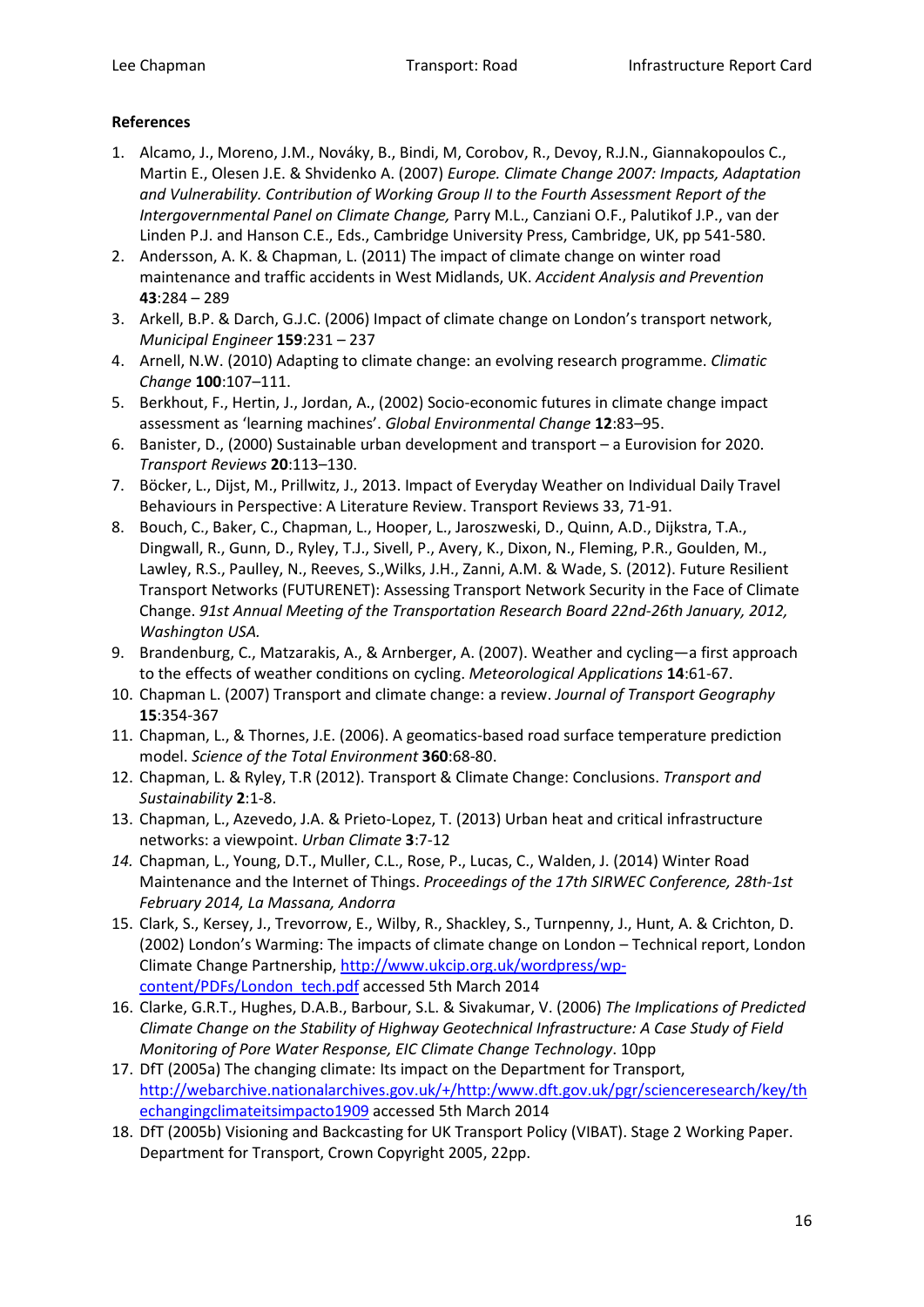- 19. DfT (2013) Transport Statistics Great Britain 2013 [https://www.gov.uk/government/uploads/system/uploads/attachment\\_data/file/264679/tsgb-](https://www.gov.uk/government/uploads/system/uploads/attachment_data/file/264679/tsgb-2013.pdf%20accessed%205/3/2014)2013.pdf [accessed 5/3/2014](https://www.gov.uk/government/uploads/system/uploads/attachment_data/file/264679/tsgb-2013.pdf%20accessed%205/3/2014)
- 20. DfT (2014) Transport Resilience Review. <https://www.gov.uk/government/publications/transport-resilience-review-recommendations> accessed 30/07/2014
- 21. DEFRA (2009) Adapting to climate change: UK climate projections [https://www.gov.uk/government/uploads/system/uploads/attachment\\_data/file/69257/pb132](https://www.gov.uk/government/uploads/system/uploads/attachment_data/file/69257/pb13274-uk-climate-projections-090617.pdf) [74-uk-climate-projections-090617.pdf](https://www.gov.uk/government/uploads/system/uploads/attachment_data/file/69257/pb13274-uk-climate-projections-090617.pdf) accessed 5/3/2014
- 22. DEFRA (2012) Climate Change Risk Assessment for the transport sector <http://randd.defra.gov.uk/Document.aspx?Document=CCRASummaryTransport.pdf> accessed 5/3/2014
- 23. Dijkstra, T.A. & Dixon, N. (2010) Climate change and slope stability in the UK: challenges and approaches. *Quarterly Journal of Engineering Geology and Hydrogeology* 43:371-385
- 24. Eddington, R. (2006) *The Eddington transport study: the case for action.* In: Harrison, P.A., Butterfield, R., Downing, T. (Eds.), 1995, *Climate Change and Agriculture in Europe: Assessment of Impacts and Adaptations, Research Report No 9*. Environmental Change Unit, University of Oxford.
- 25. Edwards, J. (1998) The Relationship Between Road Accident Severity and Recorded Weather. *Journal of Safety Research* **29**:249-262
- 26. Edwards J. (1999) The temporal distribution of road accidents in adverse weather. *Meteorological Applications* **6**: 59-68
- 27. Edwards, J. (2002) Motorway speeds in wet weather: the comparative influence of porous and conventional asphalt surfacing. *Journal of Transport Geography* **10**:303 - 311
- *28.* Eichhorst, U. (2009) Adapting urban transport to climate change. *Module 5f in Sustainable Transport: A Sourcebook for Policy-Makers in Developing Cities*
- 29. Eisenack, K., Stecker, R., Reckien, D., Hoffmann, E. (2011) Adaptation to climate change in the transport sector: a review. PIK Report 122 <http://www.pik-potsdam.de/research/publications/pikreports/.files/pr122.pdf> accessed 5/3/14
- 30. Environment Agency (2010) The cost of the 2007 Summer Floods. [http://a0768b4a8a31e106d8b0-](http://a0768b4a8a31e106d8b0-50dc802554eb38a24458b98ff72d550b.r19.cf3.rackcdn.com/scho1109brja-e-e.pdf) [50dc802554eb38a24458b98ff72d550b.r19.cf3.rackcdn.com/scho1109brja-e-e.pdf](http://a0768b4a8a31e106d8b0-50dc802554eb38a24458b98ff72d550b.r19.cf3.rackcdn.com/scho1109brja-e-e.pdf) accessed 5/3/14
- 31. Goulden, M., & Dingwall, R. (2012). Managing the Future: Models, Scenarios and the Control of Uncertainty. *Transport and Sustainability* **2**:9-37.
- 32. Greene, D.L. & Wegener, M., (1997) Sustainable transport. *Journal of Transport Geography* **5**:177-190.
- 33. Hall, D. (2010) Transport geography and new European realities: a critique. *Journal of Transport Geography* **18**:1–13
- 34. Hooper, E., & Chapman, L. (2012). The impacts of climate change on national road and rail networks. *Transport and sustainability* **2**:105-136.
- 35. Hooper, E., Chapman, L. & Quinn, A.D. (2014a) Investigating the impacts of precipitation on vehicle speeds on UK motorways. *Meteorological Applications* In Press
- 36. Hooper, E., Chapman, L. & Quinn, A.D. (2014b) The impact of precipitation on speed-flow relationships on a UK transport corridor. *Theoretical and Applied Climatology* In Press
- 37. Hunt, A., Boyd, R., Taylor, T., Kovats, S., Lachowyx, K., Watkiss, P. & Horrocks, L. (2006) *Report on the Costs of the Hot Summer of 2003, DEFRA – Climate Change Impacts and Adaptation: Cross Regional Research Programme*, 95 pp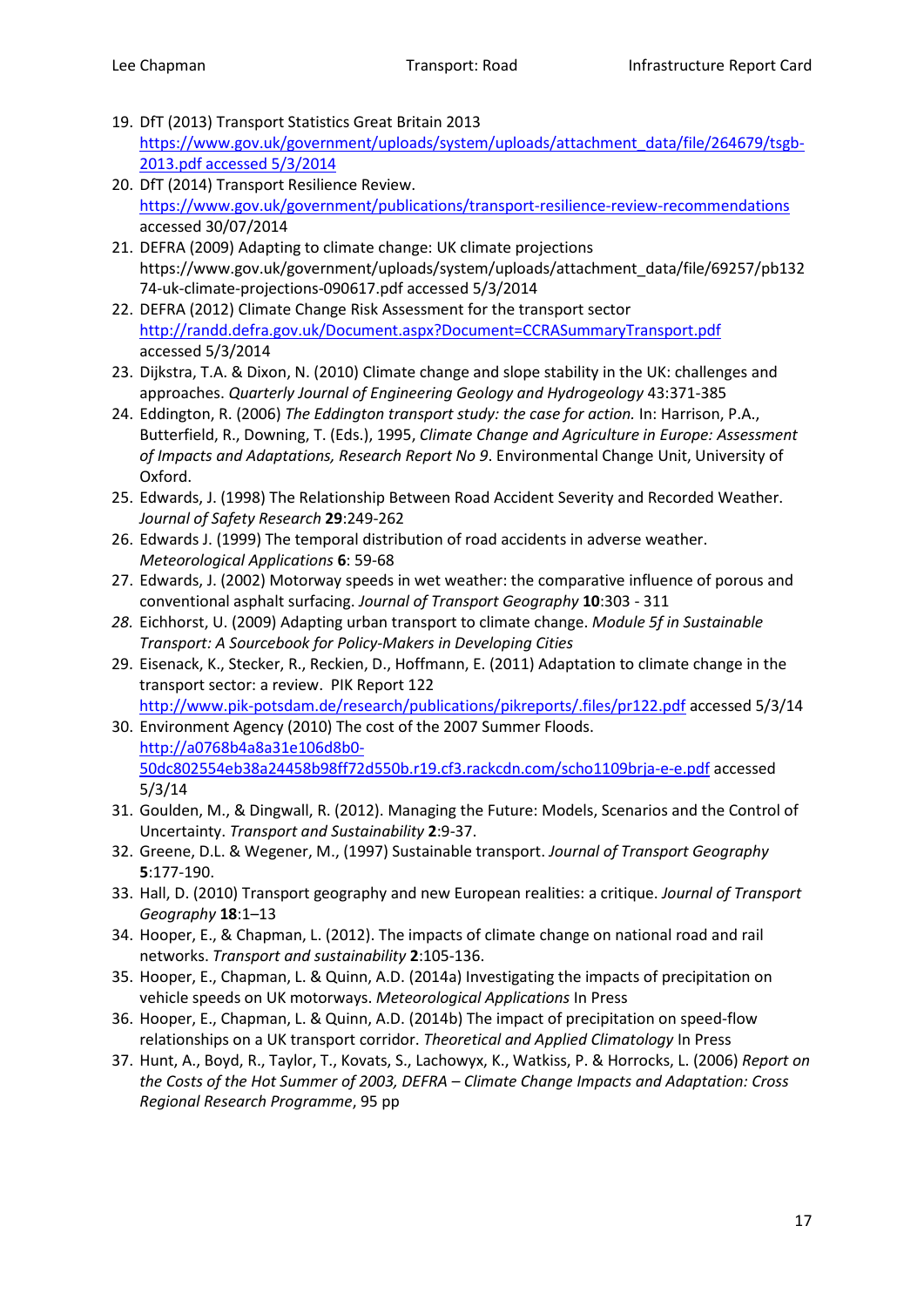- 38. IPCC (2007) *Climate Change 2007: Impacts, Adaptation and Vulnerability. Contribution of Working Group II to the Fourth Assessment Report of the Intergovernmental Panel on Climate Change.* Cambridge University Press, Cambridge, UK, for Intergovernmental Panel on Climate Change
- 39. IPCC (2010) Guidance notes for lead authors of the IPCC 5<sup>th</sup> assessment report on consistent treatment of uncertainties. *IPCC Cross Working Group Meeting on Consistent Treatment of Uncertainties, Jasper Ridge, CA, USA, 6-7th July 2010.* [http://www.ipcc.ch/pdf/supporting](http://www.ipcc.ch/pdf/supporting-material/uncertainty-guidance-note.pdf%20accessed%205/3/2014)[material/uncertainty-guidance-note.pdf accessed 5/3/2014](http://www.ipcc.ch/pdf/supporting-material/uncertainty-guidance-note.pdf%20accessed%205/3/2014)
- 40. IPCC (2014) Climate Change 2014: Impacts, Adaptation, and Vulnerability. *Contribution of Working Group II to the Fifth Assessment Report of the Intergovernmental Panel on Climate Change.* Intergovernmental Panel on Climate Change.
- 41. Jaroszweski, D., Chapman, L. & Petts, J.I. (2010) Assessing the potential impact of climate change on transportation: the need for an interdisciplinary approach. *Journal of Transport Geography* **18**:331–335
- 42. Jaroszweski, D., Chapman, L. & Petts, J.I (2013) Climate change and road freight safety: a multidisciplinary exploration. *Climatic Change* **120**:785-799
- 43. Jenkins, G., Murphy, J., Sexron, D., Lowe, J., Jones, P & Kilsby, C. (2010) UK Climate Projections: Briefing report. <http://ukclimateprojections.metoffice.gov.uk/media.jsp?mediaid=87867&filetype=pdf> accessed 5/3/14
- 44. Keay, K. & Simmonds, I. (2006) Road accidents and rainfall in a large Australian City. *Accident Analysis and Prevention* **38**:445–454
- 45. Koetse, M.J. & Rietveld, P. (2009) The impact of climate change and weather on transport: An overview of empirical findings. *Transportation Research Part D,* **14**:205-221
- 46. Kollamthodi, S., Fordham, D., Stephens, M. (2011) United Kingdom's Experience with Climate Change Adaptation and Transportation in Adapting transportation to the impacts of Climate Change: State of the Practice 2011. *Transportation Research Circular*.
- 47. Krebs, J., Dlugolecki, A., Fankhauser, S., Hall, J., Johnson, A., Palmer, T., Parry, M., Wynne, G. & Young, B. (2010) How well prepared is the UK for climate change? [http://archive.theccc.org.uk/aws/ASC/CCC\\_ASC\\_Report\\_web\\_2.pdf](http://archive.theccc.org.uk/aws/ASC/CCC_ASC_Report_web_2.pdf) accessed 5/3/2014
- 48. Lindgren, J., Jonsson, D.K. & Carlsson-Kanyama, A. (2009) Climate Adaptation of Railways: Lessons from Sweden *EJTIR* **9**:164-181
- 49. London Climate Change Partnership (2005) Climate change and London's transport systems -Summary report[. http://climatelondon.org.uk/wp-content/uploads/2012/10/Climate-change](http://climatelondon.org.uk/wp-content/uploads/2012/10/Climate-change-and-Londons-transport-systems.pdf)[and-Londons-transport-systems.pdf](http://climatelondon.org.uk/wp-content/uploads/2012/10/Climate-change-and-Londons-transport-systems.pdf) accessed 05/32014
- 50. Lucas, K., & Pangbourne, K. (2012). Transport and Climate Change Policy in the United Kingdom: A Social Justice Perspective. *Transport and Sustainability* **2**:287-312.
- 51. Manning, L.J., Hall, J.W., Kilsby, C.G., Glendinning S. & Anderson M.G. (2008) Spatial analysis of the reliability of transport networks subject to rainfall-induced landslides. *Hydrological Processes*, **22**:3349-3360
- *52.* McGinn, A.P., Evenson, K.R., Herring, A.H., Huston, S.L. (2007) The relationship between leisure, walking, and transportation activity with the natural environment. Health & Place **13**:*588-602*
- 53. McEvoy, D., Ahmed, I., & Mullett, J. (2012) The impact of the 2009 heat wave on Melbourne's critical infrastructure. *Local Environment* **17**:783-796.
- 54. McKenzie Hedger, M., Gawith, M., Brown, I., Connell,R. & Downing, T.E. (Eds.) (2000) *Climate Change: Assessing the impacts – identifying responses, The first three years of the UK Climate Impacts Programme.* UKCIP Technical Report, UKCIP and DETR, Oxford, 192 pp
- 55. Mitchell, G. (2005) Forecasting environmental equality: air quality responses to road user charging in Leeds, UK. *Journal of Environmental Management* **77**:212–226.
- 56. Nankervis, M. (1999). The effect of weather and climate on bicycle commuting. *Transportation Research Part A: Policy and Practice* **33**:417-431.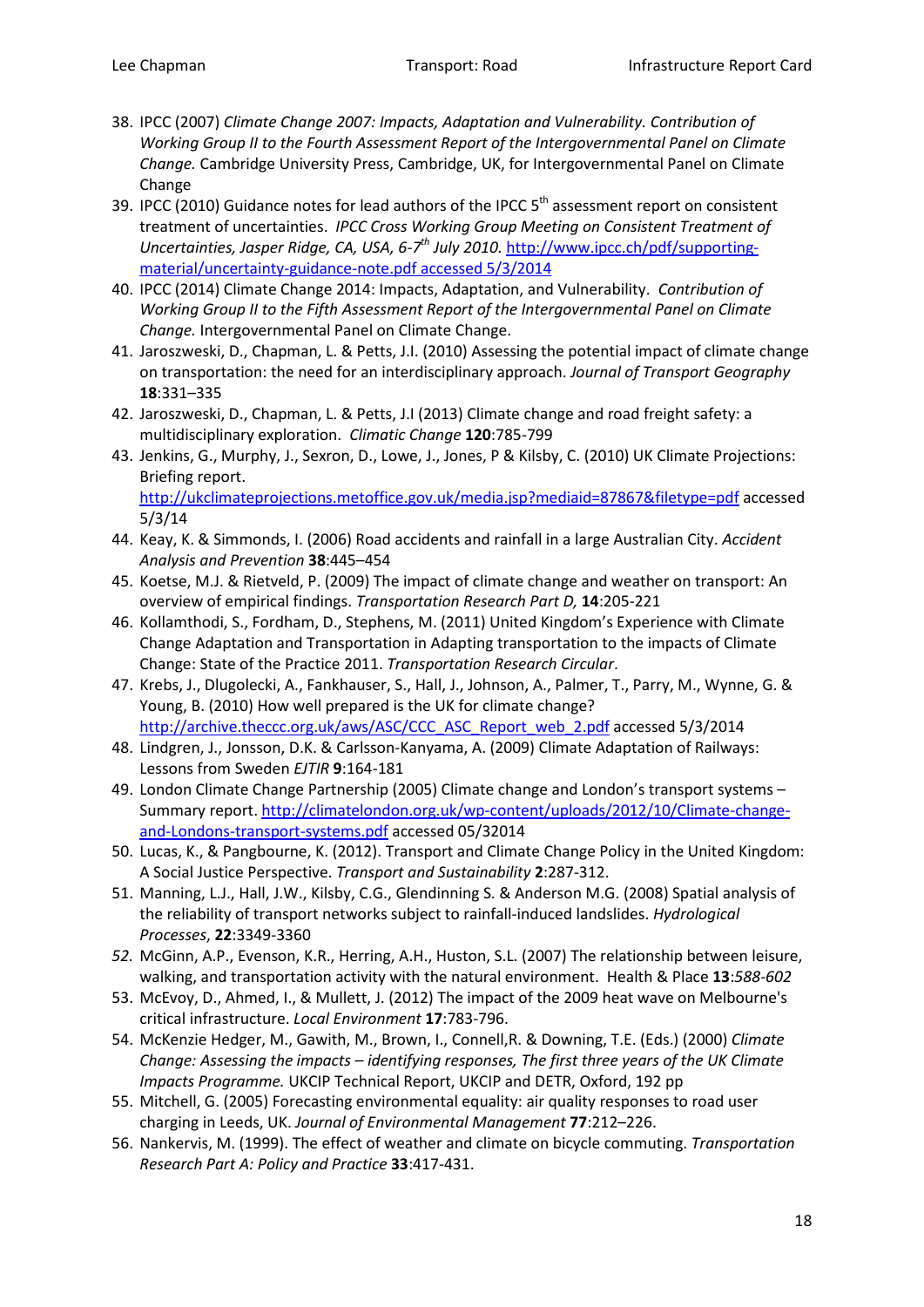- 57. Penning Rowsell, E., Chatterton, J., Wilson, T. and Potter, P. (2002) Autumn 2000 Floods in England and Wales. Assessment of National Economic and Financial Losses. Report of the Flood Hazard Research Centre. Middlesex University.
- 58. Peterson, T.C., McGuirk, M., Houston, T.G., Horvitz, A.L. & Wehner, M.F. (2008) *Climate Variability and Change with Implications for Transport*, Transportation Research Board, Washington, 90pp
- 59. Pooley, C.G., Horton, D., Scheldeman, G., Tight, M. Harwatt, H., Jopson, A., Jones, T., Chisholm, A., & Mullen. C. (2012)The role of walking and cycling in reducing the impacts of climate change. *Transport and Sustainability* **2**:175-195.
- 60. Quarmby, D. (2010) The Resilience of England's Transport Systems in Winter. [http://webarchive.nationalarchives.gov.uk/20111014014059/http:/transportwinterresilience.in](http://webarchive.nationalarchives.gov.uk/20111014014059/http:/transportwinterresilience.independent.gov.uk/docs/interim-report/wrr-interim-report-2010-07-26.pdf) [dependent.gov.uk/docs/interim-report/wrr-interim-report-2010-07-26.pdf](http://webarchive.nationalarchives.gov.uk/20111014014059/http:/transportwinterresilience.independent.gov.uk/docs/interim-report/wrr-interim-report-2010-07-26.pdf) accessed 5/3/2014
- 61. Radow, L.J. & Neudorff, L. (2011) Transportation adaptations bearing on planning systems management, operations and emergency response in Adapting transportation to the impacts of Climate Change: State of the Practice 2011. *Transportation Research Circular*.
- 62. Ryley, T.R. & Chapman, L. (2012). Transport & Climate Change: Introduction. *Transport and sustainability* 2:369-378.
- 63. Solomon, S. (Ed.). (2007). *Climate change 2007-the physical science basis: Working group I contribution to the fourth assessment report of the IPCC (Vol. 4)*. Cambridge University Press.
- 64. Royal Academy of Engineering (2011) Infrastructure, engineering and climate change adaptation - ensuring services in an uncertain future. http://www.raeng.org.uk/news/publications/list/reports/Engineering the future 2011.pdf accessed 5/3/2014
- 65. Sexton, D.M.H., & Murphy, J. (2010) Probabilistic projections of wind speed <http://ukclimateprojections.metoffice.gov.uk/media.jsp?mediaid=87845&filetype=pdf> accessed 05/03/2014
- 66. Sexton, D.M.H., Harris, G. & Murphy, J. (2010) Spatially coherent projections [http://ukclimateprojections.metoffice.gov.uk/media.jsp?mediaid=87838&filetype=pdf](http://ukclimateprojections.metoffice.gov.uk/media.jsp?mediaid=87838&filetype=pdfa) accessed 05/03/2014
- 67. Standley, S., Miller, K., Okamura, S., Wynn, D., Greenhalgh, S. & Horrocks, L. (2009) Wild weather warning: a London climate impacts profile, Greater London Authority, London, 85 pp, <http://climatelondon.org.uk/publications/wild-weather-warning/> accessed 5/3/2014
- 68. Swhwartz, H.G. (2011) Adapting to Climate Change in Adapting transportation to the impacts of Climate Change: State of the Practice 2011. *Transportation Research Circular.*
- 69. Tol, R.S.J. (1998) *Socio-Economic Scenarios*. In: Feenstra, J.F., Burton, I., Smith, J.B., Tol, R.S.J. (Eds.), *Handbook on Methods for Climate Change Impact Assessment and Adaptation Strategies*. United Nations Environment Programme.
- 70. Thornes, J.E. (1992) The impact of weather and climate on transport in the UK. *Progress in Physical Geography* **16**:187–208.
- 71. Tu, H., van Lint, J.W., & van Zuylen, H.J. (2007). Impact of traffic flow on travel time variability of freeway corridors. *Journal of the Transportation Research Board*, **1993**: 59-66.
- 72. UKCIP (2000) Socio-Economic Scenarios for Climate Change Impact Assessment: A Guide to their Use in the UK Climate Impacts Programme. UKCIP, Oxford
- 73. Walsh, C.L., Hall, J.W., Street, R.B., Blanksby, J., Cassar, M., Ekins, P., Glendinning, S., Goodess, C.M., Handley, J., Noland, R. & Watson, S.J. (2007) *Building Knowledge for a Changing Climate-Collaborative research to understand and adapt to the impacts of climate change on infrastructure, the built environment and utilities*, University of Newcastle, 80pp
- 74. Werkmeister, S., Numrich, R., Dawson, A. R., & Wellner, F. (2003). Design of granular pavement layers considering climatic conditions. *Journal of the Transportation Research Board* **1837**:61-70.
- 75. West, C.C. & Gawith, M.J. (eds.) (2005) *Measuring Progress: Preparing for climate change through the UK Climate Impacts Programme*, UKCIP, Oxford 72pp